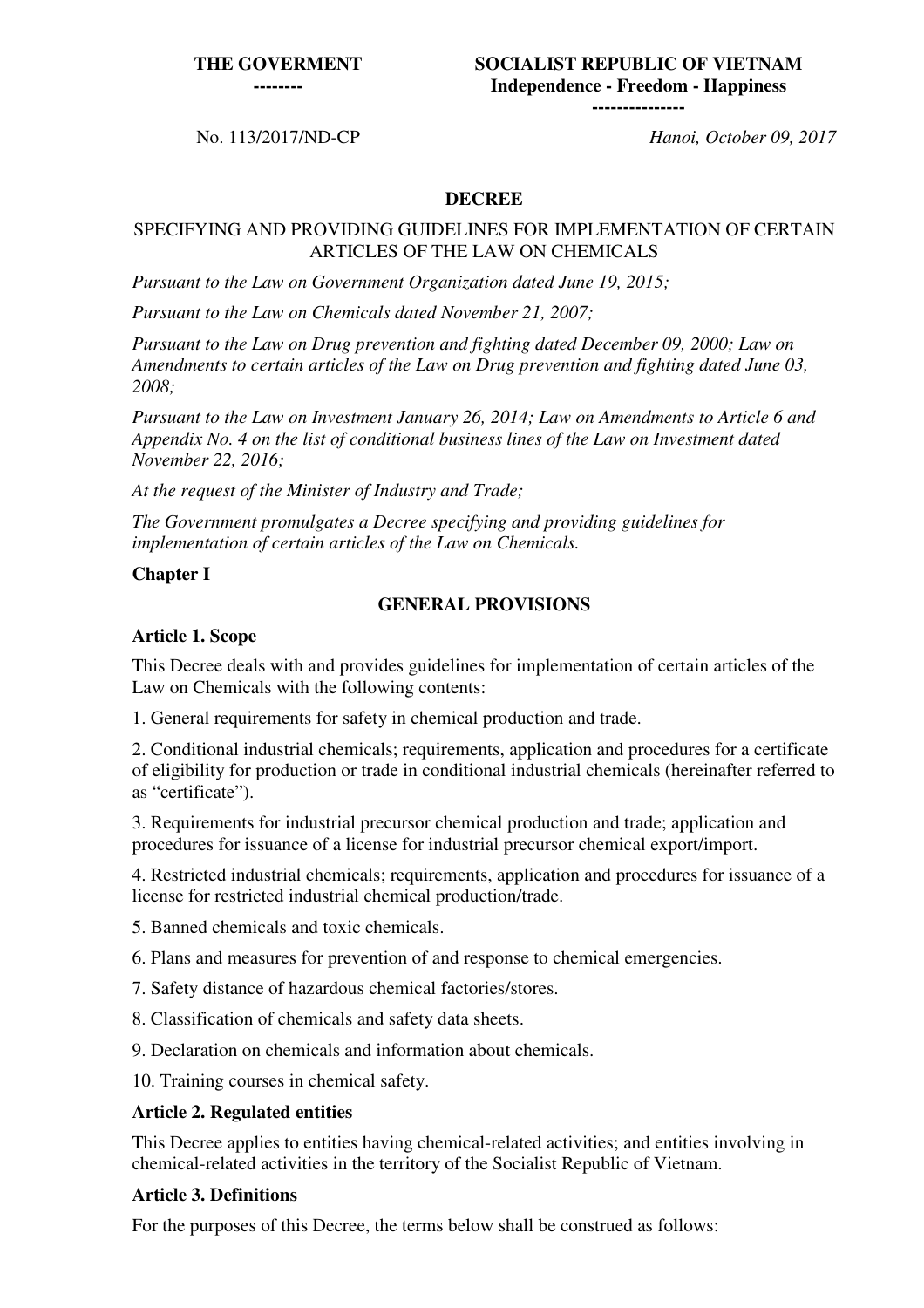1. "chemical production" is an act of producing chemicals through chemical reactions, biochemical process or physical and chemical processes such as extraction, concentration, dilution, mixing, etc.

2. "chemical trade" includes sale, export and import of chemicals to provide chemicals on the market for profitable purposes.

3. "chemical extraction and packaging" means the use of equipment and tools to extract pure or bulk chemicals into packages or from one package to another with no change to the chemical composition and characteristic properties, content and nature of the chemicals.

4. "GHS" is an acronym for the Globally Harmonized System of Classification and Labelling of Chemicals.

5. "industrial precursor chemicals" are chemicals used as raw materials, solvents, catalysts in production, scientific research, analyses, testing, and are indispensable chemicals used in the preparation process and production of narcotics and specified in the list issued by the Government. The list of industrial precursor chemicals shall be classified into 2 groups according to their hazards to manage and supervise:

a) "Group 1 industrial precursor chemicals" are indispensable chemicals used in the preparation process and production of narcotics;

b) "Group 2 industrial precursor chemicals" are indispensable chemicals used as reagents or solvents in the preparation process and production of narcotics.

### **Chapter II**

### **CHEMICAL PRODUCTION AND TRADE**

#### **Section 1. GENERAL REQUIREMENTS FOR SAFETY IN CHEMICAL PRODUCTION AND TRADE**

#### **Article 4. Factories and warehouses**

1. Factories shall satisfy requirements national technical regulations and standards, nature, scale and production and storage technology of chemicals.

2. Factories and warehouses shall have emergency exits. The emergency exit shall be clearly marked, lighted and designed to facilitate the escape and rescue in case of an emergency.

3. Ventilation systems of factories and warehouses shall satisfy ventilation system regulations and standards.

4. Lighting systems shall meet requirements for chemical production and storage. Electrical equipment in factories and warehouses storing flammable and explosive chemicals shall meet fire safety standards.

5. Floors of chemical factories and warehouses shall be resistant to chemicals, load and good drainage.

6. Chemical factories and warehouses shall have regulations on chemical safety and warning signs hanged in visible places corresponding to the hazards of chemicals. Such signs shall display information about chemical identification numbers; warning graphics and words. If a chemical substance poses various types of hazards, its warning symbols shall specify all types of such hazards. Instruction signs specifying safety procedures shall be equipped at areas producing hazardous chemicals.

7. Factories and warehouses shall have lightning arrester systems or and inspections carried out periodically.

8. The bunds should be built around storage tanks to prevent chemicals from exposing to the environment when a chemical emergency occurs and take preventive measures for fire and lightning.

9. Factories and warehouses shall satisfy requirements for fire and environmental safety, occupational safety and hygiene according to regulations of relevant law.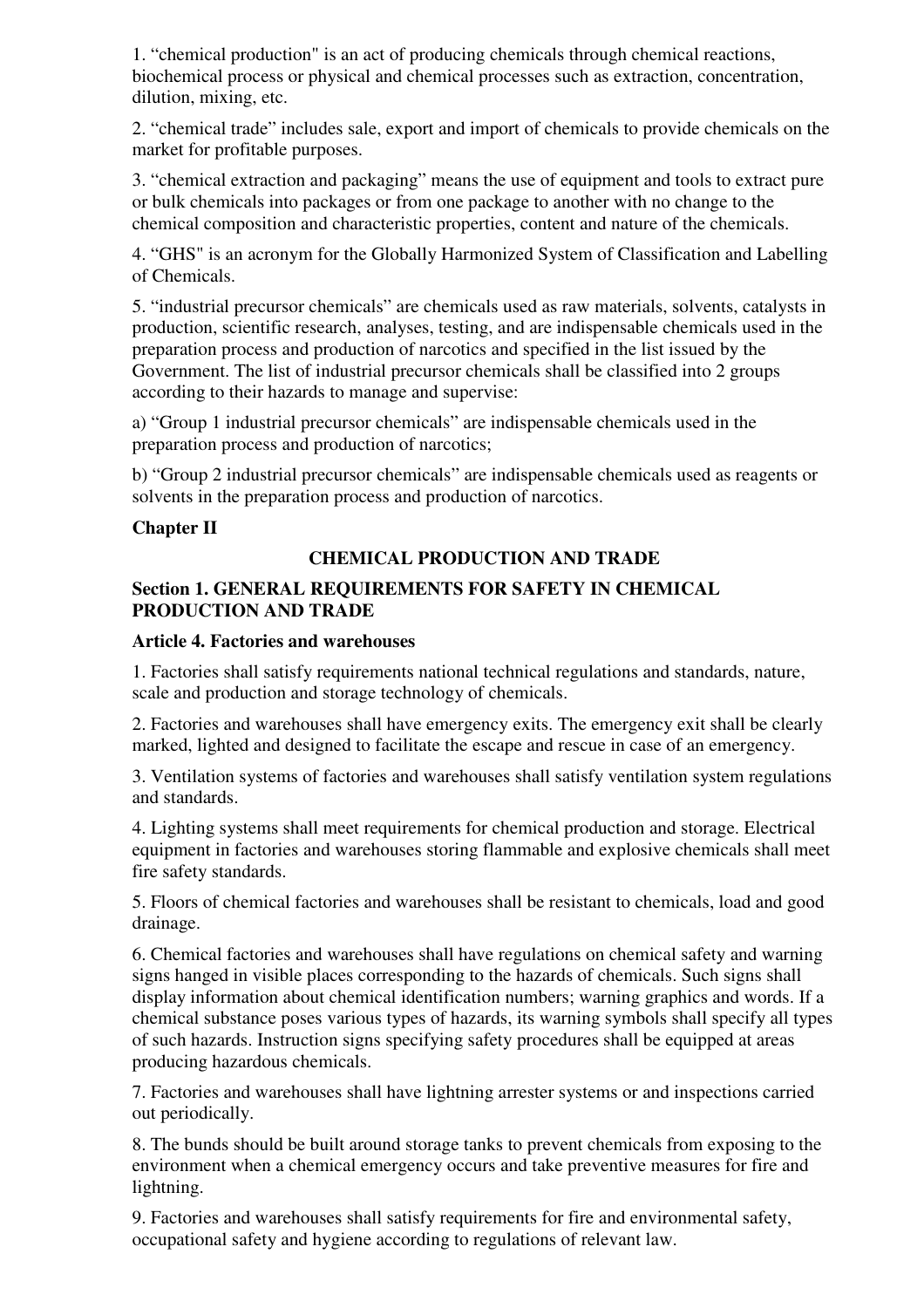## **Article 5. Technology, equipment, tools and packages**

1. Chemical production technology shall be selected to minimize the threat of chemical emergencies, environmental pollution and ensure fire safety.

2. Technical equipment shall satisfy general requirements for safety in accordance with national technical regulations and standards, types of chemicals and technological process to meet the production capacity and business scale. Machines, equipment and materials subject to strict requirements for occupational safety and hygiene and testing measurement equipment shall be inspected, calibrated and maintained in line with regulations on machine and equipment inspection.

# 3. Requirements for packages

a) Containers and packages must be tight, firm and resistant to chemicals, weather and normal impacts when handling. Used packages shall be stored separately. Before filling chemicals, filling station shall check chemical packages and containers and clean the used packages to eliminate the possibility of reaction or fire when filling chemicals. Containers and packages that have been used but not reused shall be collected and disposed of in accordance with regulations of law on environmental protection;

b) Chemical containers and packages shall have labels specifying the contents prescribed in regulations of law on chemical labeling. Chemical labels must be stated clearly and resistant to effects of chemicals, weather and normal impacts when handling.

# **Article 6. Storage and transport**

1. Hazardous chemicals shall be classified and stored according to the nature of each chemical substance. It is not allowed to store chemicals that are likely to react together or subject to requirements for chemical and fire safety in the same area.

2. Chemicals in the warehouse shall be stored according to national technical regulations and standards to ensure safety and facilitate response to chemical emergencies.

3. Chemical transport process shall be carried out under regulations on transporting dangerous goods.

# **Article 7. Extraction and packaging**

1. Chemical extraction and packaging shall be carried out in an area where requirements for fire and environmental safety, occupational safety and hygiene are satisfied according to regulations of relevant law.

2. Equipment used for chemical extraction or packaging shall meet general safety requirements under national technical regulations and standards. Machines, equipment and materials subject to strict requirements for safety and testing measurement equipment shall be inspected, calibrated and maintained in line with regulations on machine and equipment inspection.

3. Chemical packages and containers after extracting or packaging chemicals shall meet the requirements mentioned in Clause 3 Article 5 herein.

4. Employees responsible for chemical extraction or packaging shall be provided with training courses in chemical safety.

## **Section 2. PRODUCTION AND TRADE IN CONDITIONAL INDUSTRIAL CHEMICALS**

## **Article 8. Conditional industrial chemicals**

Conditional industrial chemicals include:

1. Chemicals on the list of conditional industrial chemicals stated in Appendix I attached hereto.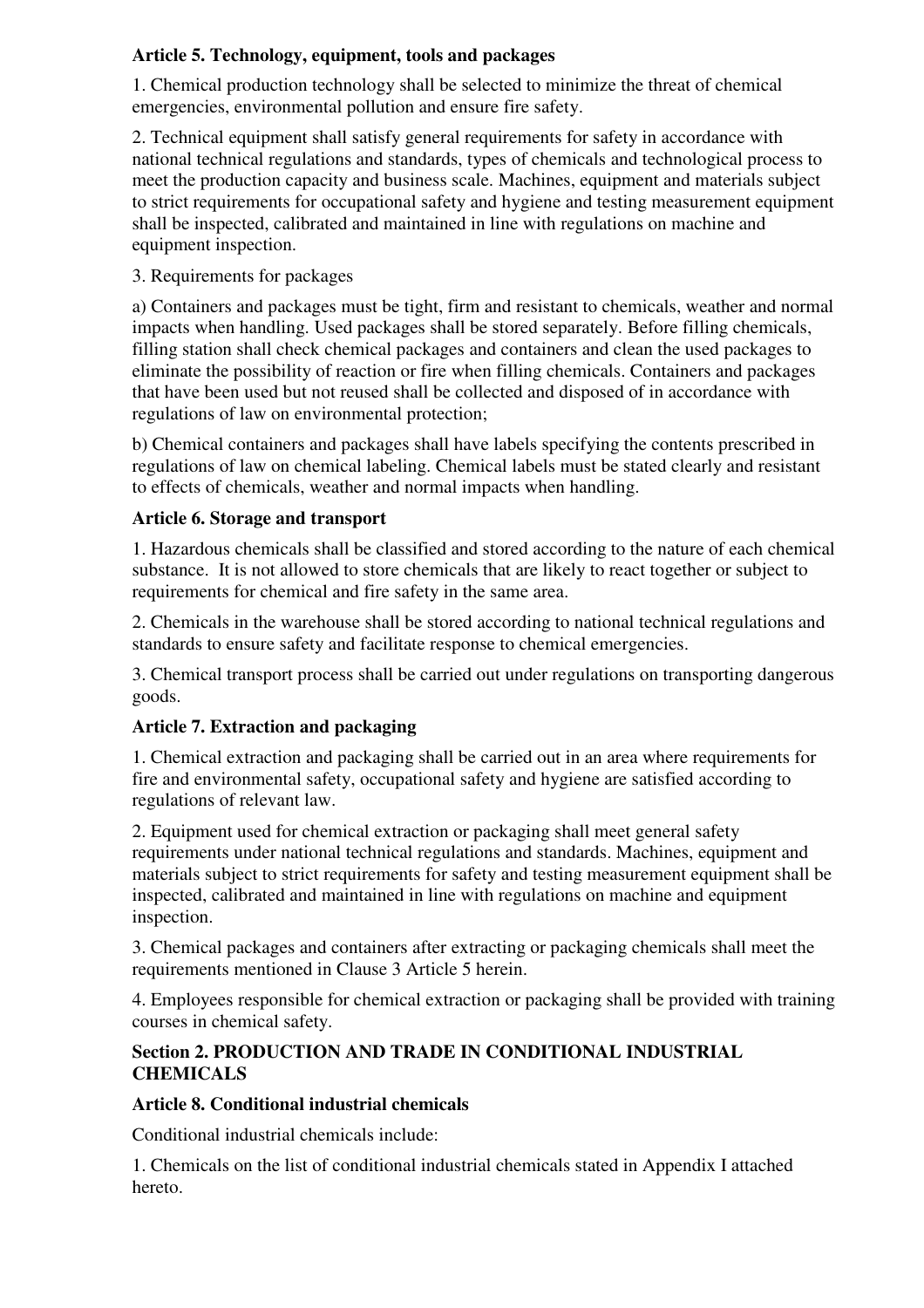2. Mixtures of chemicals specified in Appendix I and Appendix II not subject to restricted industrial chemicals mentioned in Article 14 herein that are classified according to Article 23 herein subject to at least one of the following groups:

a) Category 1/Category 2/Category 3 or type A/B/C/D hazardous material;

b) Category 2 and Category 3 acute toxicity (through variable exposures);

c) Category 1/Category 2/Category 2A serious eye damage/eye irritation;

d) Category 1 and Category 2 skin corrosion/irritation;

dd) Category 2 carcinogenicity, germ cell mutagenicity or reproductive toxicity;

e) Category 1 environmental hazard.

### **Article 9. Requirements for issuance of certificates**

1. Production requirements

a) The applicant is an enterprise, cooperative or household business that is established in accordance with regulations of law and licensed to produce chemicals;

b) The applicant's facilities meet production requirements specified in Article 12 of the Law on Chemicals; Article 4; Clause 1 and Clause 2 Article 5; Clause 1 and Clause 2 Article 6 herein;

c) Areas of the factory and warehouse meet national technical regulations and standards. The factory has adequate area to install production lines in line with design capacity, ensure production process and technological requirements;

d) The technical director, deputy technical director or technicians responsible for chemical production have at least a bachelor's degree in chemicals;

dd) The individuals mentioned in Article 32 herein have been provided with training courses in chemical safety.

2. Trading requirements

a) The applicant is an enterprise, cooperative or household business that is established in accordance with regulations of law and licensed to trade in chemicals;

b) The applicant's facilities meet trading requirements specified in Article 12 of the Law on Chemicals; Article 4; Clause 2 Article 5; Clause 1 and Clause 2 Article 6 herein;

c) Area and location of the warehouse meet national technical regulations and standards;

d) The chemical store or premises satisfies requirements for chemical and fire safety;

dd) Chemical containers and packages ensure the quality and environmental safety; vehicles transporting chemicals shall comply with regulations of law;

e) The warehouse or the agreement on lease of warehouse or use of the warehouse of the chemical buyer or seller satisfies requirements for chemical and fire safety;

g) Any person responsible for chemical safety of the chemical store has at least an intermediate school's degree in chemicals.

h) The individuals mentioned in Article 32 herein have been provided with training courses in chemical safety.

3. The producer or trader of conditional industrial chemicals after having the certificate granted by a competent authority shall fulfill the requirements stated in Clause 1 or Clause 2 this Article during the production or trading process. The chemical producer and trader no longer fulfilling such requirements shall have their certificates revoked according to the provision of Clause 2 Article 18 of the Law on Chemicals.

## **Article 10. Applications and procedures for issuance of certificates**

1. Application for the certificate submitted by the chemical producer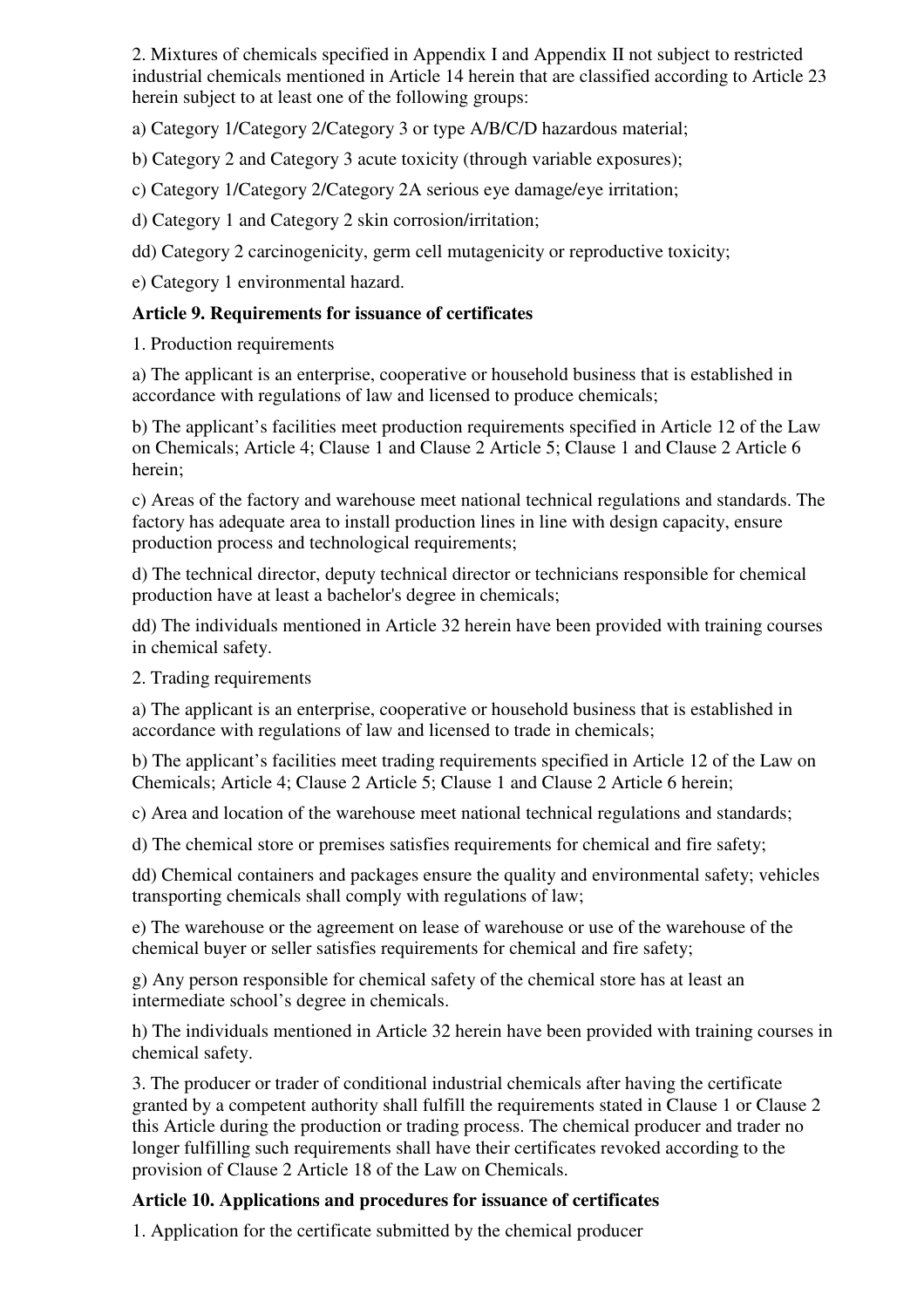a) A completed application form for the certificate provided in the specimen mentioned in Clause 7 this Article;

b) A copy of either of the enterprise/cooperative/household business registration certificate;

c) A copy of the written approval or confirmation of documents related to environmental safety issued by the competent state authority;

d) A copy of the written approval of the fire safety design and commissioning of fire safety systems made by the competent authority if the approval of fire safety design is required for each factory;

A record on inspection of fire safety or a document proving thereof issued by the competent authority if the approval of fire safety design is not required for each factory;

dd) A master plan of the factory and warehouse and contents of the plan shall provide information about the location of the factory or warehouse, chemical storage areas, area and path to the factory, chemical production areas and warehouse; A copy of the document proving the use rights to the piece of land used for factory/warehouse construction or the factory/warehouse lease agreement.

e) A declaration of technical equipment and personal protective equipment in the chemical factory;

g) A copy of the bachelor's degree or higher degree in chemicals of the technical director, deputy technical director or technicians of the producer;

h) A copy of the training document on chemical safety stated in Clause 4 Article 34 herein;

i) Safety data sheets of every hazardous chemical in the factory.

2. Application for the certificate submitted by the chemical trader

a) A completed application form for the certificate provided in the specimen mentioned in Clause 7 this Article;

b) A copy of either of the enterprise/cooperative/household business registration certificate;

c) A list of chemical stores;

d) A copy of the written approval or confirmation of documents related to environmental safety issued by the competent state authority;

dd) A copy of the written approval of the fire safety design and commissioning of fire safety made by the competent authority if the approval of fire safety design is required for each chemical warehouse;

A record on inspection of fire safety or a document proving thereof issued by the competent authority if the approval of fire safety design is not required for each chemical warehouse;

e) A master plan of each store and contents of the plan shall provide information about the location of the warehouse, chemical storage areas, area and path to the warehouse; A copy of the document proving the use rights to the piece of land used for warehouse construction or the warehouse lease agreement in case of leasing the warehouse or the chemical purchase agreement in case of using the warehouse of the chemical buyer or seller.

g) A declaration of technical equipment and personal protective equipment in each store;

h) A copy of the intermediate school's degree or higher degree in chemicals of the officer responsible for chemical safety;

i) A copy of the training document on chemical safety stated in Clause 4 Article 34 herein;

k) Safety data sheets of every hazardous chemical in the store.

3. Procedures for inspection and issuance of the certificate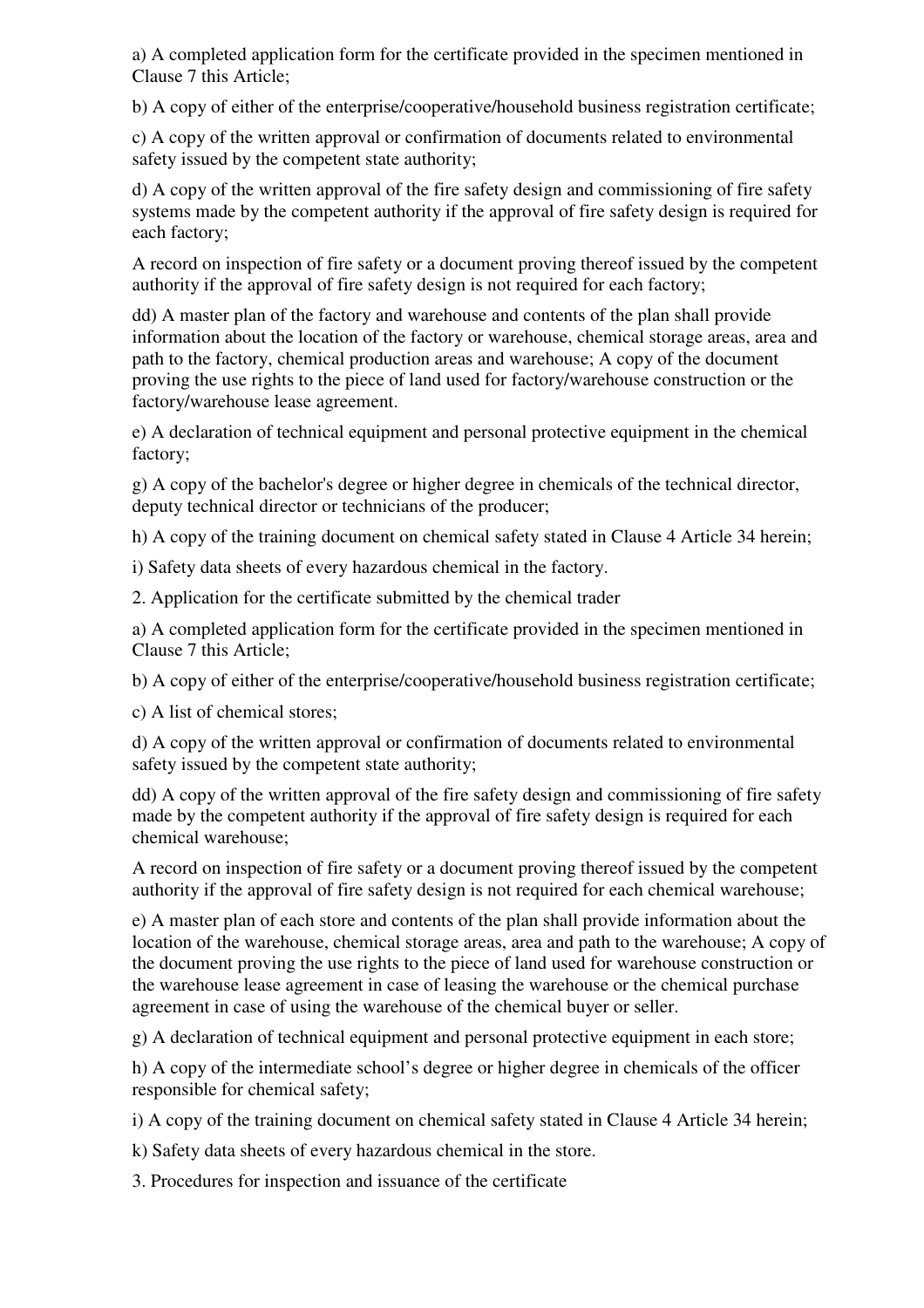a) The applicant for the certificate shall make 1 set of application and send it, by post, in person or through the online public service system, to the certificate-issuing authority mentioned in Clause 6 this Article;

b) If the application is invalid, the certificate-issuing authority shall inform the applicant of additional documents within 3 days from the day on which the application is received. The time for supplementing documents shall not be included in the time limit for issuance of the certificate specified in Point c this Clause;

c) Within 12 working days from the day on which the application stated in Clause 1 or Clause 2 is received, the certificate-issuing authority shall inspect and consider issuing the certificate to the applicant and send a copy of the certificate to the Department of Industry and Trade of the province where the applicant registered its headquarters. The specimen of the certificate is provided in Appendix VI attached hereto. If the application is rejected, the certificate-issuing authority shall provide the applicant with a written explanation.

4. Application and procedures for reissue of the certificate

a) The applicant shall make 1 set of application for reissue of the certificate and send it, by post, in person or through the online public service system, to the certificate-issuing authority in case of loss, damage, wrong information or any change to information about establishment registration of the applicant;

b) The application for reissue of the certificate shall include: A completed application form for reissue of the certificate; the certificate if its information is wrong or information about the applicant is changed; the remaining part of the certificate if it is damaged;

c) Within 5 working days from the day on which the valid application is received, the certificate-issuing authority shall inspect and reissue the certificate to the applicant and send a copy of the certificate to the Department of Industry and Trade of the province where the applicant registered its headquarters. If the application is rejected, the certificate-issuing authority shall provide the applicant with a written explanation.

5. Application and procedures for revision to the certificate

a) The applicant shall make 1 set of application for reissue of the certificate and send it, by post, in person or through the online public service system, to the certificate-issuing authority in case of any change to the location of the applicant's factory or store; type, scale or classification of chemicals to be produced or sold.

b) An application for revision to the certificate shall consist of: A completed application form for revision to the certificate; the certificate; documents proving the fulfillment of production or trading requirements for revised contents;

c) Procedures for revision to the certificate shall be carried out similarly to those for issuance of the certificate.

6. The Department of Industry and Trade of the province where the applicant's factory/store is located shall inspect and issue, reissue or revise the certificate to the applicant; carry out inspections and supervision of the compliance with requirements for conditional industrial chemical production or trade of the applicant under its management.

7. The Ministry of Industry and Trade shall specify specimens of the documents specified in this Article; develop inspection plans and carry out periodic or ad hoc inspections of the fulfillment of requirements for conditional industrial chemical production or trade under its management.

8. Responsibility of the applicant for the certificate

a) Fulfill the requirements specified in Article 9 herein when engaging in chemical-related activities;

b) Retain the certificate at the factory/store as the basic for supervising safety at the chemical factory/store and present it to competent authorities if required;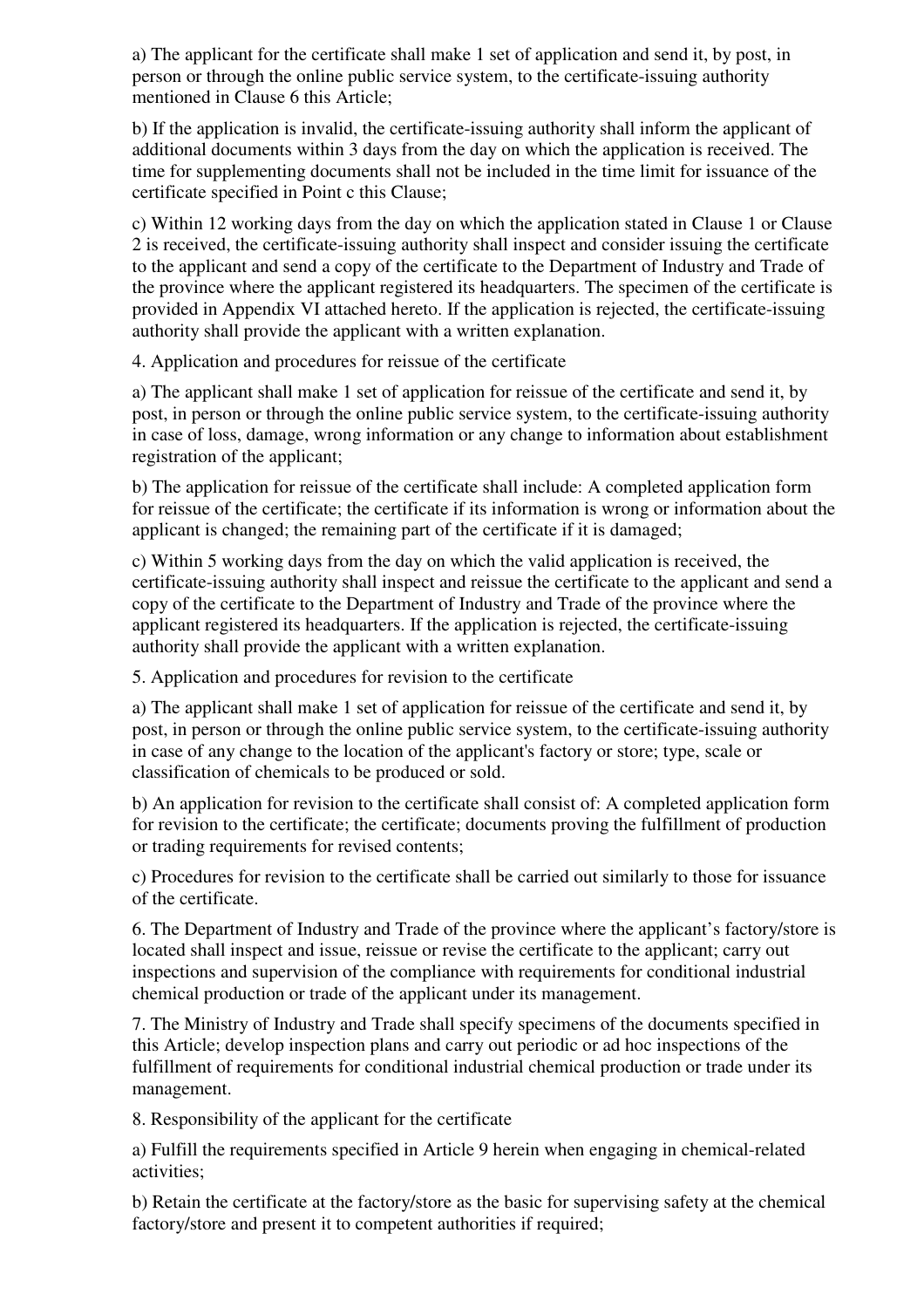# **Section 3. PRODUCTION AND TRADE IN INDUSTRIAL PRECURSOR CHEMICALS**

### **Article 11. Requirements for production and trade in industrial precursor chemicals**

1. Production requirements

A producer of industrial precursor chemicals shall fulfill the requirements specified in Clause 1 Article 9 herein, production requirements prescribed in Articles 4, 5, 6 and 7 herein and the following requirements:

a) A logbook should be prepared to record the industrial precursor chemical production. Such logbook shall specify the produced precursor chemicals, inventories, sold precursor chemicals, headquarters' address, phone and fax numbers, use purposes of industrial precursor chemicals of the buyer;

b) Industrial precursor chemicals after being produced shall be stored in a separate area in the warehouse or in a separate warehouse.

2. Trading requirements

The trader of industrial precursor chemicals shall fulfill the requirements specified in Clause 2 Article 9 herein, trading requirements prescribed in Articles 4, 5, 6 and 7 herein and the following requirements:

a) There are sufficient invoices and documents proving origins, producers, importers or suppliers of industrial precursor chemicals;

b) A logbook should be prepared to record information about industrial precursor chemicals. Such logbook shall specify the name and address of the headquarters, phone and fax numbers; names of industrial precursor chemicals, purchased and sold industrial precursor chemicals, inventories; use purposes of industrial precursor chemicals of the buyer;

c) Industrial precursor chemicals shall be stored in a separate area in the warehouse or in a separate warehouse.

3. During the production or trading process, the producer or trader shall manage and control industrial precursor chemicals and take responsibility for loss of industrial precursor chemicals (if any).

### **Article 12. Applications and procedures for issuance of licenses for industrial precursor chemical export/import**

1. Exporters/importers of industrial precursor chemicals shall be licensed by a licensing authority. A license for industrial precursor chemicals export/import is required to obtain customs clearance when exporting or importing industrial precursor chemicals.

2. Application for the license for industrial precursor chemical export/import

a) A completed application form provided in the specimen mentioned in Clause 9 this Article;

b) A copy of the first establishment registration certificate of the exporter/importer;

c) A copy of the agreement or any of the following documents: the sale agreement, purchase order, memorandum or invoice specifying the name and quantity of industrial precursor chemicals;

d) A report on export, import, sale, purchase and use of industrial precursor chemicals of the latest license for Group 1 industrial precursor chemicals.

3. Licensing procedures

a) An applicant for the license for industrial precursor chemical export/import shall make 1 set of application and send it, by post, in person or through the online public service system, to the licensing authority mentioned in Clause 8 this Article;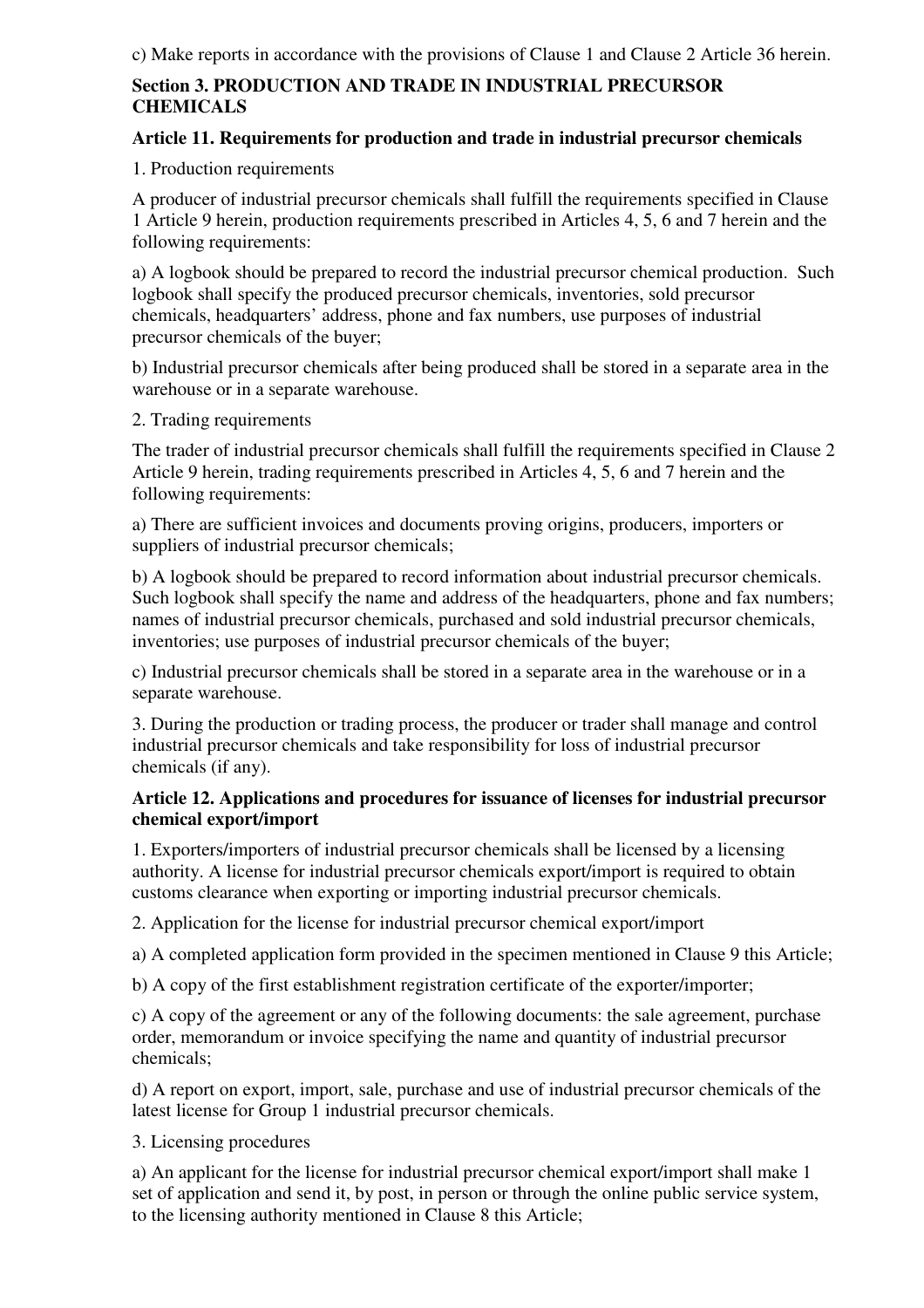b) If the application is invalid, the licensing authority shall inform the applicant of additional documents within 3 days from the day on which the application is received. The time for supplementing documents shall not be included in the licensing time limit specified in Point c this Clause;

c) Within 7 working days from the day on which the valid application is received, the licensing authority shall inspect the application and issue the license for industrial precursor chemical export/import. The specimen of the license for industrial precursor chemical export/import is provided in Appendix VI attached hereto. If the application is rejected, the licensing authority shall provide the applicant with a written explanation.

4. Duration of the license for industrial precursor chemical export/import

a) For Group 1 industrial precursor chemicals, the license shall be granted to each consignment and valid within 6 months from the date of issue;

b) For Group 2 industrial precursor chemicals, the license shall be valid within 6 months from the date of issue.

5. Application and procedures for reissue of the license

a) The applicant shall make 1 set of application for reissue of the license and send it, by post, in person or through the online public service system, to the licensing authority in case of loss, damage, wrong information or any change to information about establishment registration of the applicant;

b) The application for reissue of the license shall include: A completed application form for reissue of the license; the license if its information is wrong or information about the applicant is changed; the remaining part of the license if it is damaged;

c) Within 5 working days from the day on which the valid application is received, the licensing authority shall inspect the application and reissue the license to the applicant. If the application is rejected, the licensing authority shall provide the applicant with a written explanation.

d) The duration of the reissued license shall be equal to the remaining duration of the issued license.

6. Application and procedures for issuance of the revised license

a) The applicant shall make 1 set of application for revision to the license and send it, by post, in person or through the online public service system, to the licensing authority in case of any change to contents of the agreement, sale agreement, purchase order, memorandum or invoice;

b) The application for issuance of the revised license for industrial precursor chemical export/import shall include: A completed application form for issuance of the revised license; and documents confirming revised contents;

c) Procedures for revision to the license and duration of the license shall be carried out similarly to those for issuance of the license.

7. Application and procedures for extension of the license

a) The license shall be extended if its duration stated in Clause 4 this Article expires but the export or import has not been carried out or finished. The license shall be extended once;

b) At least 5 working days before the license expires, the applicant shall make 1 set of application for extension of the license and send it, by post, in person or through the online public service system, to the licensing authority;

c) The application for extension of the license for industrial precursor chemical export/import shall consist of a completed application form for extension of the license and a copy of the license;

d) Within 5 working days from the day on which the valid application is received, the licensing authority shall inspect the application and grant extension of the license to the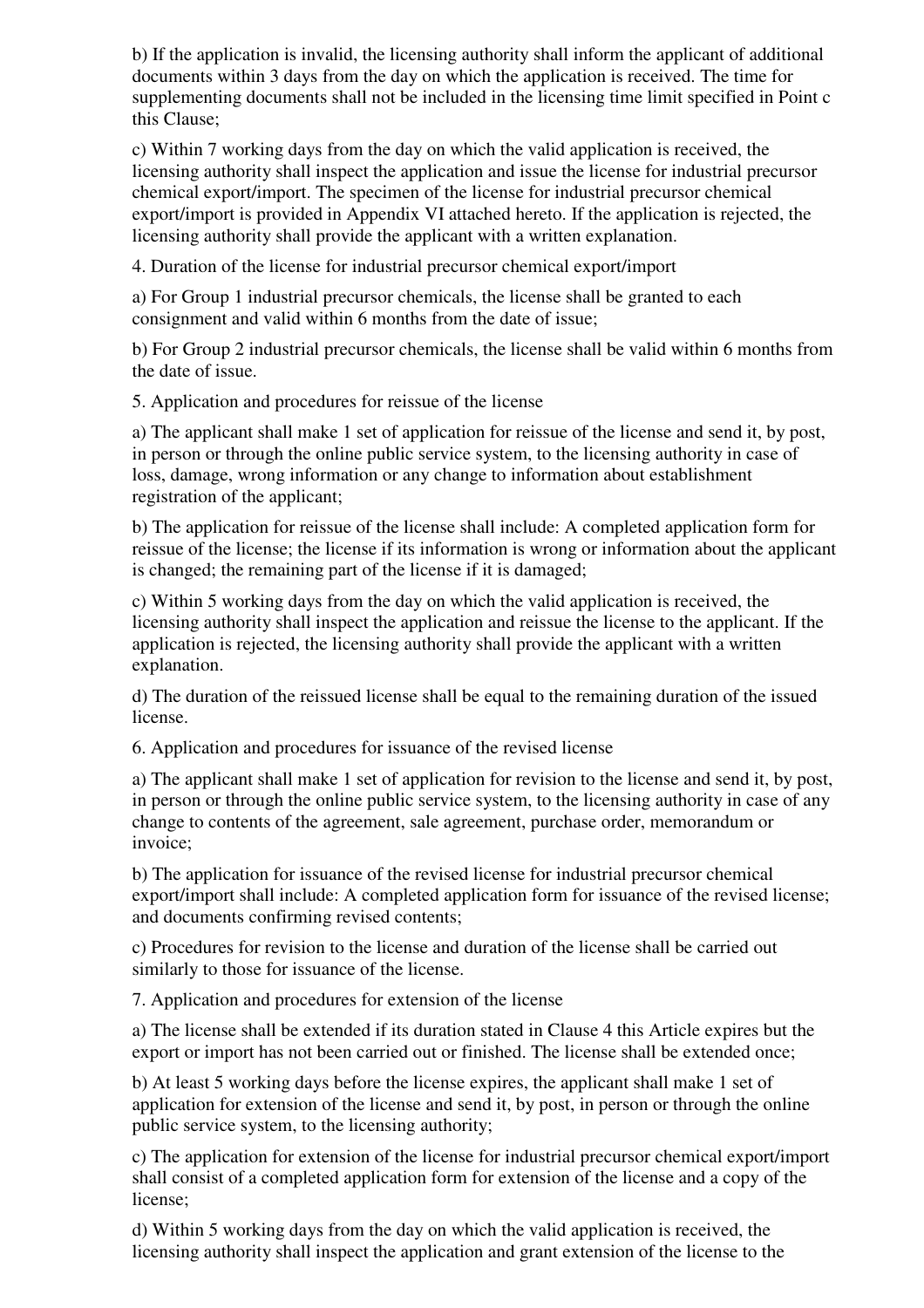applicant. If the application is rejected, the licensing authority shall provide the applicant with a written explanation;

dd) The extension of the license shall not exceed 6 months from the date of granting extension.

8. The Ministry of Industry and Trade shall assign responsible authorities to receive applications, issue, reissue, revise and extend licenses for industrial precursor chemical export/import. When the national single-window website system is connected, receipt of applications, issuance, reissue, revision and extension of licenses for industrial precursor chemicals export/import shall be carried out through this system.

9. The Ministry of Industry and Trade shall specify the specimens of documents mentioned in this Article.

#### **Article 13. Exemption and revocation of licenses for industrial precursor chemical export/import**

1. The license for industrial precursor chemical export/import shall be exempted if:

a) The goods containing Group 1 industrial precursor chemicals with content less than 1% of volume;

b) The goods containing Group 2 industrial precursor chemicals with content less than 5% of volume.

2. The license for industrial precursor chemical export/import shall be revoked if the exporter or importer:

a) falsifies contents of the license;

b) uses fake documents or provide incorrect information in the application for the license;

c) ceases operation.

3. The licensing authorities stated in Clause 8 Article 12 herein shall act as authorities revoking licenses for industrial precursor chemical export/import. The exporter or importer shall return the revoked license to the licensing authority within 7 working days from the day on which a decision on revocation is given.

### **Section 4. PRODUCTION AND TRADE IN RESTRICTED INDUSTRIAL CHEMICALS**

### **Article 14. Restricted industrial chemicals**

Restricted industrial chemicals include:

1. Chemicals on the list of restricted industrial chemicals stated in Appendix II attached hereto.

2. Mixtures of chemicals specified in Appendix II attached hereto classified according to Article 23 herein and subject to at least one of the following groups:

a) Category 1 acute toxicity (through variable exposures);

b) Category 1A and Category 1B carcinogenicity;

c) Category 1A and Category 1B reproductive toxicity;

d) Category 1A and Category 1B germ cell mutagenicity.

#### **Article 15. Requirements for issuance of licenses for restricted industrial chemical production or trade**

1. Requirements for issuance of the license for restricted industrial chemical production are provided in Clause 1 Article 9 herein.

2. Requirements for issuance of the license for restricted industrial chemical trade are provided in Clause 2 Article 9 herein.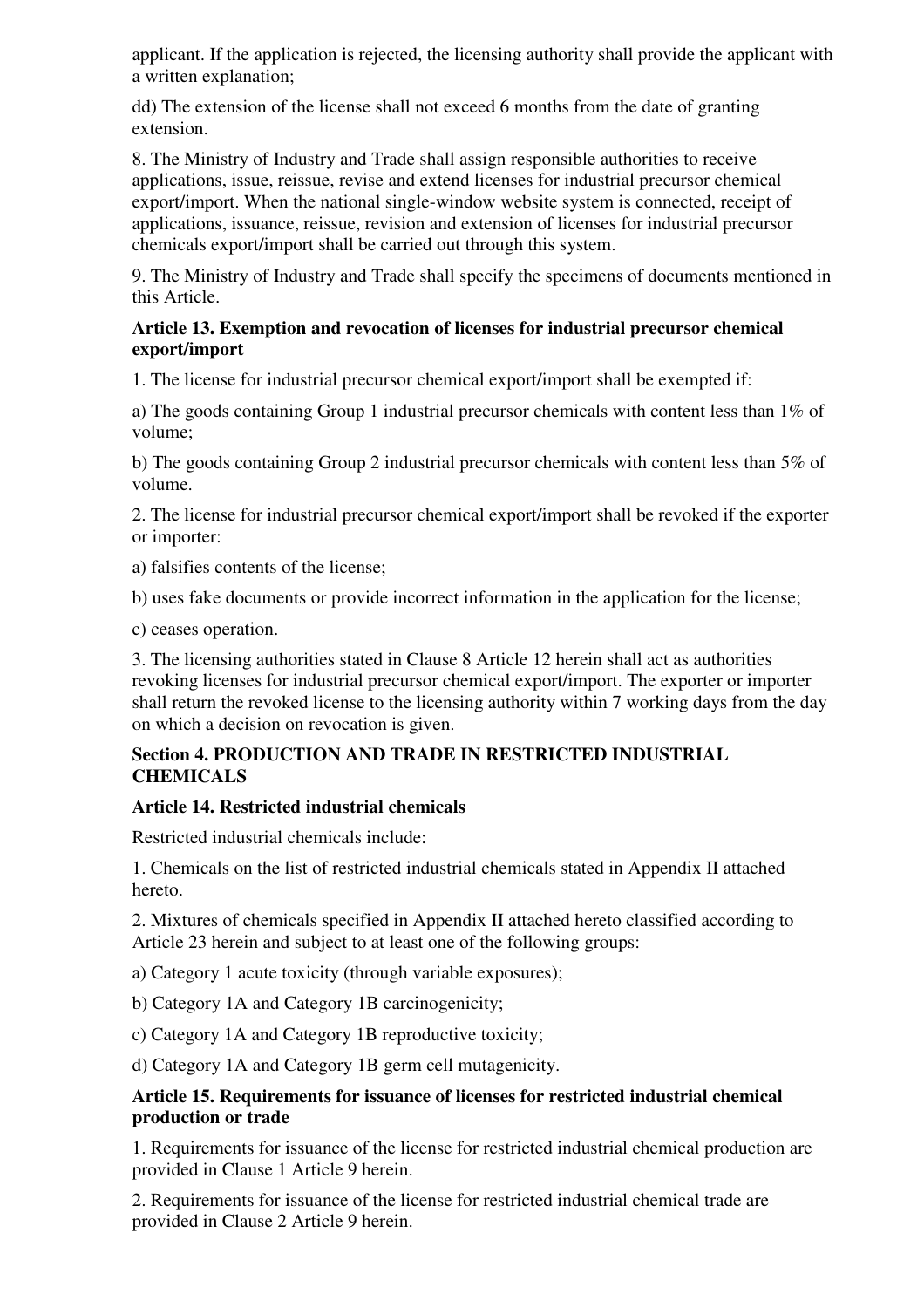3. Restricted industrial chemicals shall be stored in a separate area in the warehouse or in a separate warehouse.

4. The producer or trader of restricted industrial chemicals after having the license granted by a licensing authority shall fulfill the requirements stated in Clause 1 or Clause 2 and Clause 3 this Article during the production or trading process. The chemical producer and trader no longer fulfilling such requirements shall have their licenses revoked according to the provision of Clause 2 Article 18 of the Law on Chemicals.

### **Article 16. Applications and procedures for issuance of licenses for restricted industrial chemical production or trade**

1. An application for the license submitted by the chemical producer

a) A completed application form provided in the specimen mentioned in Clause 7 this Article;

b) The documents stated from Point b to Point i Clause 1 Article 10 herein;

c) Notes of the technological process of production or trade in restricted industrial chemicals.

2. An application for the license submitted by the chemical trader

a) A completed application form provided in the specimen mentioned in Clause 7 this Article;

b) The documents stated from Point b to Point k Clause 2 Article 10 herein;

c) A written explanation on plans for trading in restricted industrial chemicals made by the chemical trader.

3. Procedures for inspection and issuance of the license

a) The chemical producer or trader (applicant) shall make 1 set of application and send it, by post, in person or through the online public service system, to the licensing authority;

b) If the application is invalid, the licensing authority shall inform the applicant of additional documents within 3 days from the day on which the application is received. The time for supplementing documents shall not be included in the licensing time limit specified in Point c this Clause;

c) Within 16 working days from the day on which the application mentioned in Clause 1 or Clause 2 this Article is received, the licensing authority shall inspect the application, conduct on-site inspections and consider issuing the license to the applicant. The specimen of the license for restricted industrial chemical production and/or trade is provided in Appendix VI attached hereto. If the application is rejected, the licensing authority shall provide the applicant with a written explanation.

4. Application and procedures for reissue of the license

a) The applicant shall make 1 set of application for reissue of the license and send it, by post, in person or through the online public service system, to the licensing authority in case of loss, damage, wrong information or any change to information about establishment registration of the applicant;

b) The application for reissue of the license shall include: A completed application form provided in the specimen mentioned in Clause 7 this Article; the license if its information is wrong or information about the applicant is changed; the remaining part of the license if it is damaged;

c) Within 5 working days from the day on which the valid application is received, the licensing authority shall inspect the application and reissue the license to the applicant. If the application is rejected, the licensing authority shall provide the applicant with a written explanation.

5. Application and procedures for revision to the license

a) The applicant shall make 1 set of application for revision to the license and send it, by post, in person or through the online public service system, to the licensing authority in case of any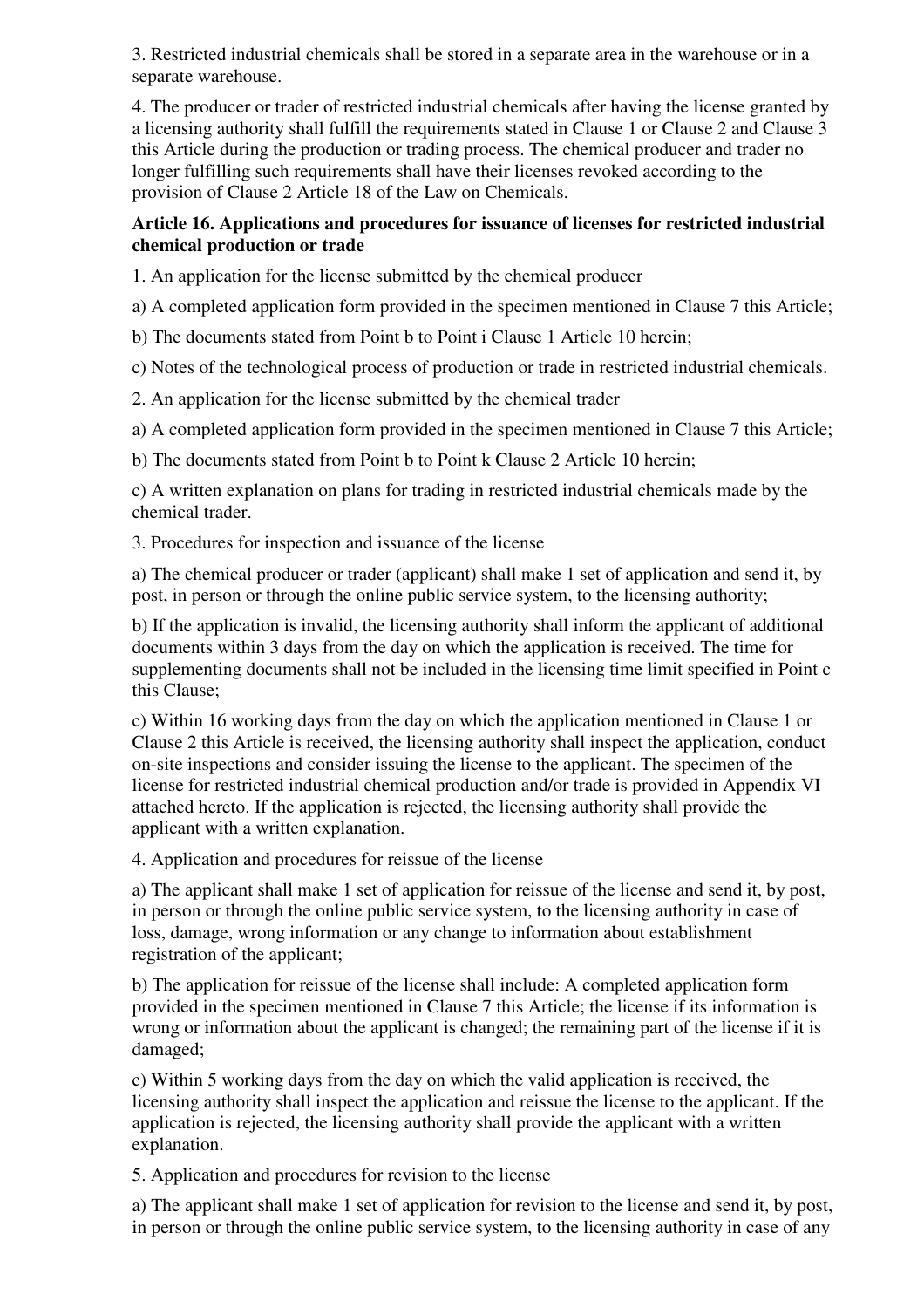change to the location of the applicant's factory or store; type, scale or classification of chemicals to be produced or sold.

b) An application for revision to the license shall consist of: A completed application form provided in the specimen mentioned in Clause 7 this Article; the licensing; documents proving the fulfillment of production or trading requirements for revised contents;

c) Procedures for revision to the license shall be carried out similarly to those for issuance of the license.

6. Responsibilities of the producer and trader of restricted industrial chemicals

a) Fulfill the requirements specified in Article 15 herein during the process of producing or trading in chemicals;

b) Retain the license at the factory/store as the basic for supervising safety at the chemical factory/store and present it to competent authorities if required;

c) Make reports in accordance with the provision of Clause 2 Article 36 herein.

7. Responsibilities of state authorities

a) The Ministry of Industry and Trade shall inspect, issue, reissue and revise licenses for restricted industrial chemical production and/or trade; specify specimens of the documents mentioned in this Article; develop inspection plans and carry out periodic or ad hoc inspections of production or trade in restricted industrial chemicals;

b) Departments of Industry and Trade of provinces/central-affiliated cities (hereinafter referred to as "Departments of Industry and Trade of provinces") shall carry out inspections and supervision of compliance with the process of production or trading in chemicals of producers and traders in their provinces and report inspection results to the Ministry of Industry and Trade. Departments of Industry and Trade of provinces shall request the Ministry of Industry and Trade to consider dealing with chemical producers and traders that no longer fulfill the requirements stated in Article 15 herein.

## **Article 17. Control of restricted industrial chemicals**

1. All VAT invoices and sale invoices related to sale and purchase of restricted industrial chemicals shall have names of chemicals specified fully in accordance with the list stated in Appendix II attached hereto.

2. The producer and trader shall only sell restricted industrial chemicals to the following buyers:

a) The buyer purchasing chemicals for trade and fulfilling all requirements for trading in restricted industrial chemicals stated in Article 15 herein;

b) The buyer purchasing chemicals for use and fulfilling all the requirements stated in Chapter V of the Law on Chemicals.

# **Section 5. BANNED CHEMICALS AND TOXIC CHEMICALS**

## **Article 18. Banned chemicals**

1. The list of banned chemicals is provided in Appendix III attached hereto.

2. In special cases for the purposes of serving scientific research, national defense and security, epidemic prevention and response, the production, import and use of banned chemicals shall comply with provisions of Article 19 of the Law on Chemicals and the Government's regulations.

## **Article 19. Toxic chemicals**

1. Toxic chemicals are the chemicals specified in Clause 5 Article 4 of the Law on Chemicals.

2. Sale and purchase of toxic chemicals shall be recorded in accordance with Article 23 of the Law on Chemicals.

## **Chapter III**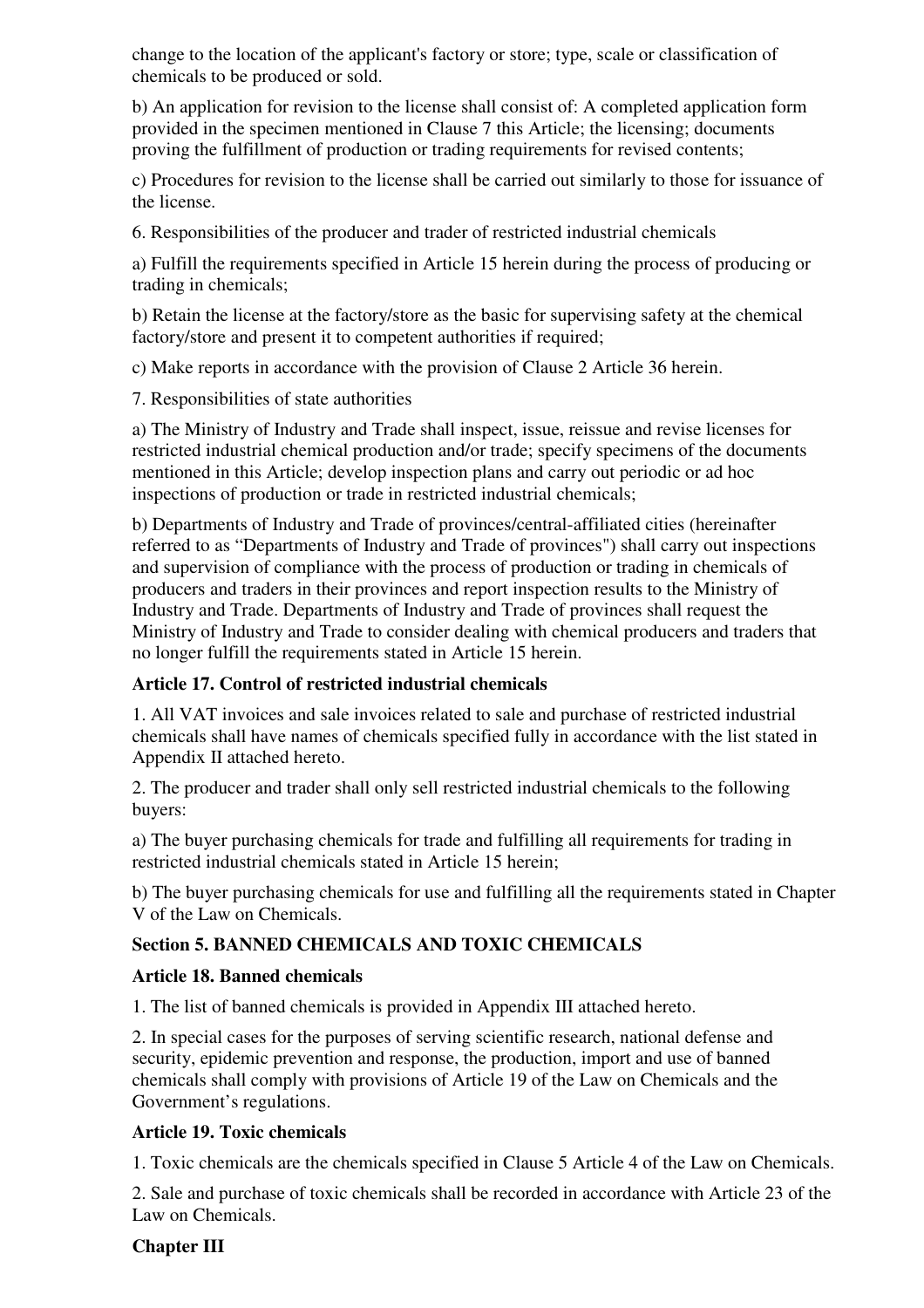### **PLANS AND MEASURES FOR PREVENTION OF AND RESPONSE TO CHEMICAL EMERGENCIES AND SAFETY DISTANCE**

#### **Article 20. Plans for prevention of and response to chemical emergencies (hereinafter referred to as "plans")**

1. The list of hazardous chemicals along with plans is provided in Appendix IV attached hereto.

2. Investors of projects that involve production, trade, storage or use of chemicals containing at least 1 chemical mentioned in Appendix IV attached hereto with the maximum storage volume at a period of time over or equal to the volume stated in such Appendix shall make plans for every hazardous chemical of projects and submit them to relevant ministries for inspection and approval before putting projects into operation.

3. The plans include basic contents prescribed in Article 39 of the Law on Chemicals.

4. Application for inspection of the plan

a) A completed application form provided in the specimen mentioned in Clause 9 this Article;

b) 9 copies of the plan.

5. The time limit for inspection and approval of the plan is 22 working days from the day on which the valid application is received, excluding the time for supplement the documents specified in Point b and Point d Clause 6 this Article.

6. Procedures for inspection and approval of the plan

a) The applicant shall make 1 set of application and send it, by post, in person or through the online public service system, to an inspecting authority;

b) If the application is invalid, the inspecting authority shall inform the applicant of additional documents within 3 days from the day on which the application is received;

c) After receiving the valid application, the inspecting authority shall carry out inspections of the plan. Inspection of the plan shall be carried out through the inspection council mentioned in Clause 7 this Article;

d) If the plan is rejected, the applicant shall re-make the plan. The application and procedures for inspection shall be carried out similarly to that for the first time;

dd) In the cases where the plan is approved or approved with requirements for revision, the applicant shall fulfill requirements stated in the inspection record and send a physical explanation, 1 soft copy and 7 hard copies of the plan revised at the request of the inspection council to the inspecting authority;

e) After receiving the request from the applicant, the inspecting authority shall consider approving the plan or provide the applicant with a written explanation if the plan is rejected. The specimen of the decision on approval of the plan is provided in Appendix VI attached hereto;

g) On the basis of the approved plan, the inspecting authority shall certify in the title page of the plan and send the decision on approval and the plan to specialized authorities, state authorities responsible for fire and environmental safety of the province; People's Committees of districts; management unit of an industrial park, export-processing zone or economic zone if the project is located therein.

7. Organization and operation of the inspection council

a) The inspection council is founded by an approving authority of the plan. The inspection council is composed of representatives of the inspecting authority and state authorities of the province where the project is executed, including specialized authorities and state authorities responsible for fire and environmental safety. Such council may include experts in relevant fields;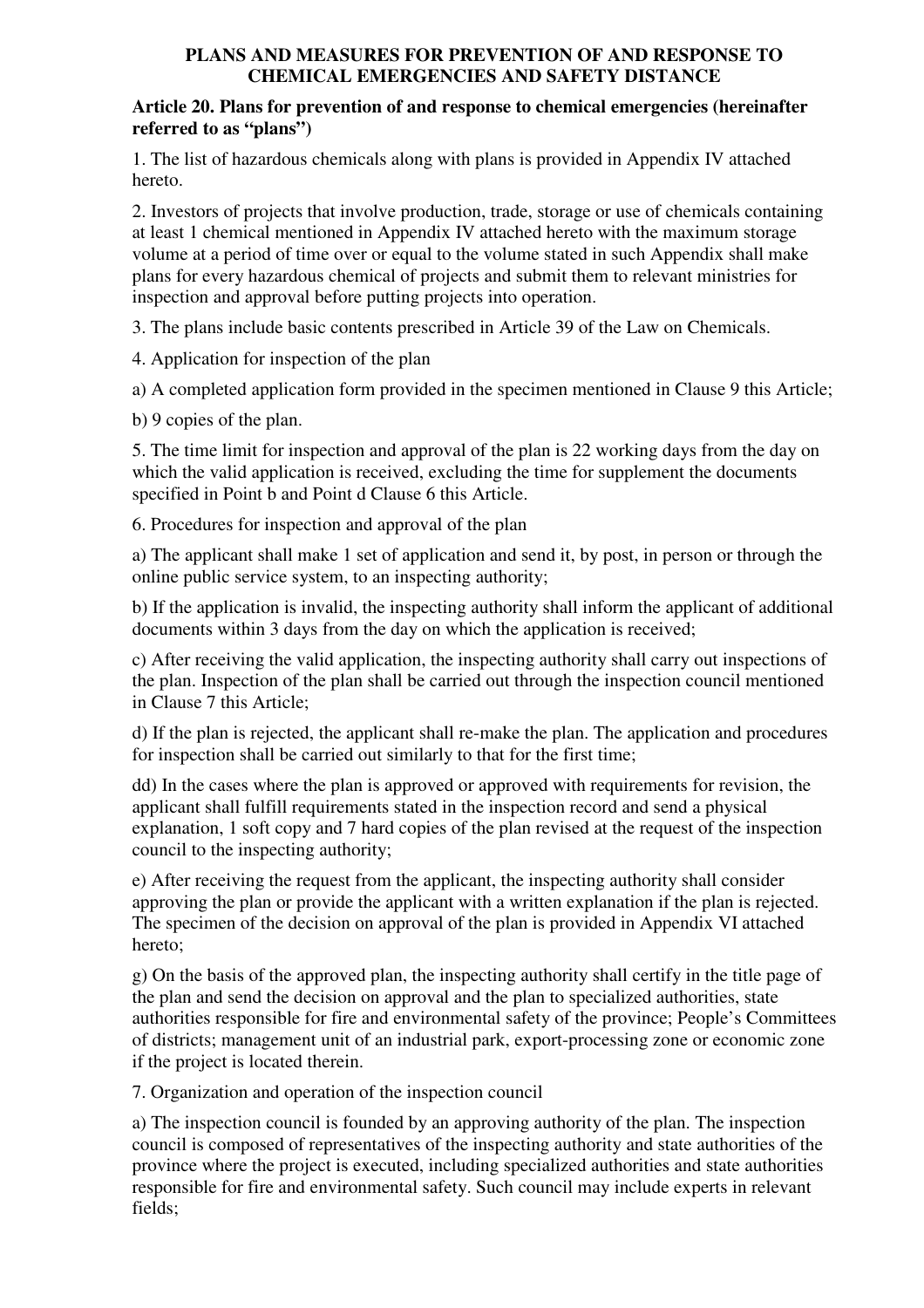b) The organizational structure of the inspection council consists of: Chair, Vice Chair, reviewer, secretary and members. The total minimum number of the council is 7 people and maximum is 9 people;

c) The inspection council shall conduct inspection visits of the compliance with regulations on chemical safety, assess and inspect the plan and take responsibility for inspection results;

d) The inspection council shall make decisions through discussions among the council's members and make inspection records in accordance with the prescribed specimen. The plan shall be assessed by votes. The inspection council shall cease operation and dissolve after the plan is approved;

dd) The inspection council shall only convene a meeting with participation of at least 2/3 of the council's members, including the Chair or Vice Chair and at least a reviewer. Only the council's members attending the meeting shall have the rights to vote for the plan;

e) If the Chair or the Vice Chair in case of absence of the Chair, the inspection results shall be concluded according to the following principles: The plan is deemed approved without revision if at least 2/3 of the council's members attending the meeting approve and the remaining members all approve with requirements for revision; the plan is considered not approved if over 1/3 of the council's members attending the meeting disapprove the plan; or the plan is approved with requirements for revision in other cases.

8. Responsibilities of entities having approved plans

a) Fulfill the requirements specified in the plan in the course of carrying out chemical-related activities;

b) Retain the plan at the factory/store as the basic for supervising safety at the chemical factory/store and present it to competent authorities if required;

c) Organize rehearsals on the response to chemical emergencies developed in the plan in the presence of representatives of the central or local specialized authorities annually;

d) Submit a report on any change to the investment process and activities related to contents stated in the plan to the inspection authority (if any). Re-making of the plan, application and procedures of inspection and approval of the plan shall be carried out similarly to those in the first time.

9. Responsibilities of relevant ministries

a) Take charge and cooperate with state authorities related to inspection and approval of plans;

b) Provide guidelines for presentation, layout and contents of plans under their management;

c) Develop inspection plans and carry out periodic or ad hoc inspections of the compliance with regulations on plans under their management;

d) Specify specimens of the documents mentioned in this Article.

10. Responsibilities of provincial authorities

Carry out inspections and supervision of the compliance with regulations on plans under their management.

### **Article 21. Measures for prevention of and response to chemical emergencies (hereinafter referred to as "measures")**

1. Entities proposing measures

a) Investors of projects that involve in production, trade, storage or use of chemicals except for the chemicals mentioned in Clause 2 Article 20 herein shall propose measures before projects come into operation;

b) Investors shall make decisions on issuance of such measures and present to competent authorities if required.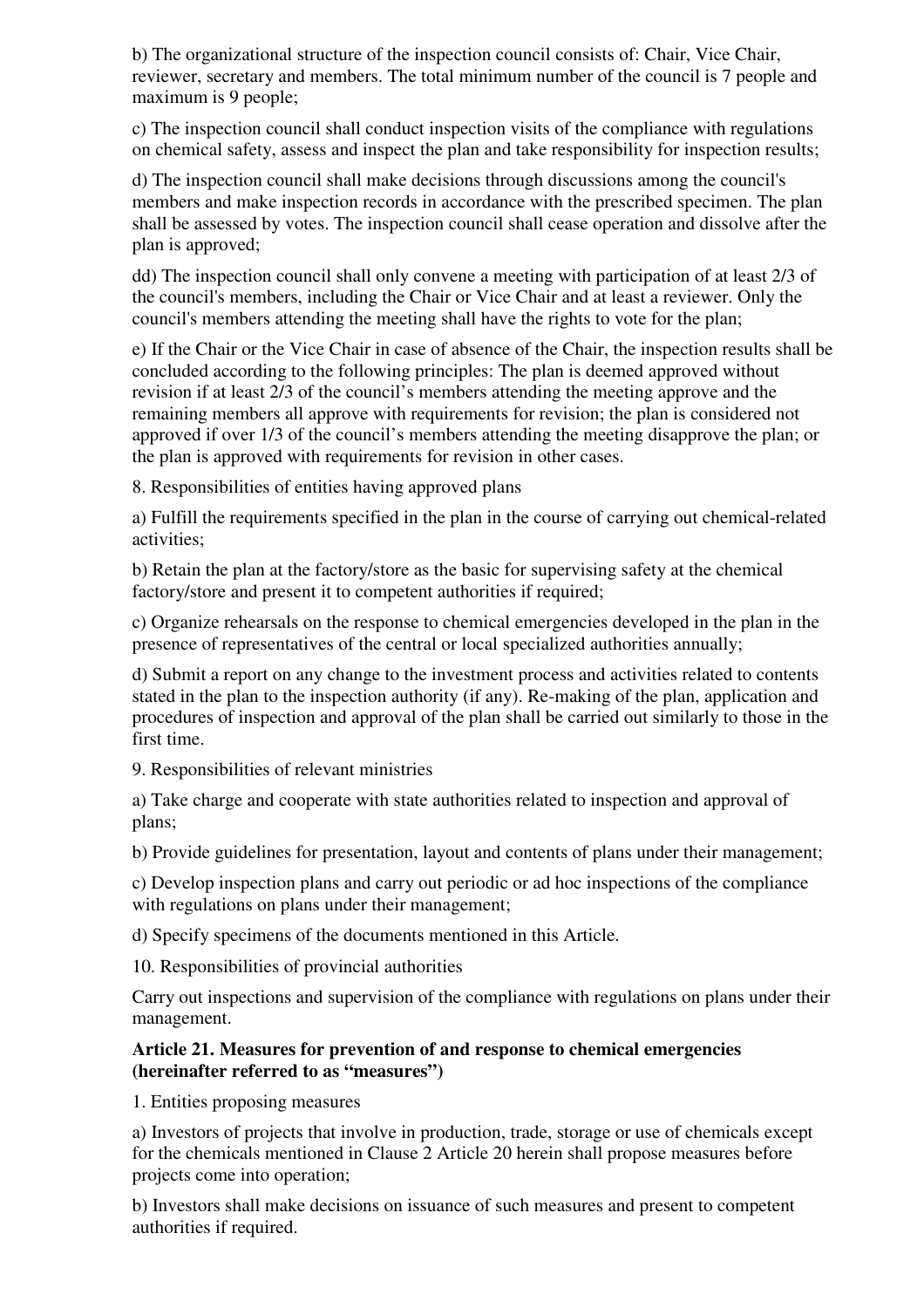2. The measures include basic contents prescribed in Clause 3 Article 36 of the Law on Chemicals.

3. Responsibilities of entities implementing measures

a) In the course of production, trade, use or storage of chemicals, entities shall comply with contents stated in measures that have been proposed;

b) Measures shall be retained at factories/stores of entities and become the basis for them to carry out supervision of chemical safety;

c) Entities shall revise measures in case of any change to the investment process and activities related to the contents proposed in measures.

4. Responsibilities of provincial authorities

Carry out inspections and supervision of the compliance with regulations on measures by entities under their management.

5. Responsibilities of relevant ministries

a) Provide guidelines for presentation, layout and contents of measures under their management;

b) Develop inspection plans and carry out periodic or ad hoc inspections of the compliance with regulations on measures under their management.

## **Article 22. Determination of safety distance of hazardous chemical factories/stores**

1. The Ministry of Industry and Trade shall take charge and cooperate with relevant ministries and authorities in develop and issue technical regulations on specific safety distance for production, trade, storage or use of hazardous chemicals mentioned in Appendix IV herein.

2. Responsibilities of establishment of the safety distance

a) Projects involving in production, trade, storage or use of hazardous chemicals specified in Appendix IV herein and having the design of factories/stores inspected by inspecting authorities after the effective date of the technical regulations on safety distance shall establish the safety distance for residential areas, public works, historical and cultural sites, places of scenic beauty, natural reserves, national parks, biosphere reserves, habitat conservation zones, marine conservation zones and domestic water sources in the feasibility study reports;

b) Entities shall not construct housing or other works within safety distance, apart from specialized works permitted by a competent state authority;

c) Entities shall maintain the safety distance when making plans for land use and chemical industry and selecting locations for building industrial parks, export-processing zones and relevant projects.

### **Chapter IV**

## **CLASSIFICATION OF CHEMICALS AND SAFETY DATA SHEETS**

## **Article 23. Classification of chemicals**

Chemicals shall be classified according to rules and technical guidance of GHS from Rev. 2 (2007) onwards including:

| N <sub>0</sub> | <b>Classification</b>                                             | <b>Class</b>                    |      |                                                   |     |                  |         |         |  |  |
|----------------|-------------------------------------------------------------------|---------------------------------|------|---------------------------------------------------|-----|------------------|---------|---------|--|--|
|                | I Hazardous materials                                             |                                 |      |                                                   |     |                  |         |         |  |  |
|                | Explosives                                                        | Unstable Category<br>explosives | -1.1 | Category   Category   Categor   Categor   Categor | 1.3 | v <sub>1.4</sub> | $y$ 1.5 | $y$ 1.6 |  |  |
|                | 2 Flammable gases Category 1 Category Combustibl Category Categor |                                 |      | $e$ gas                                           |     |                  |         |         |  |  |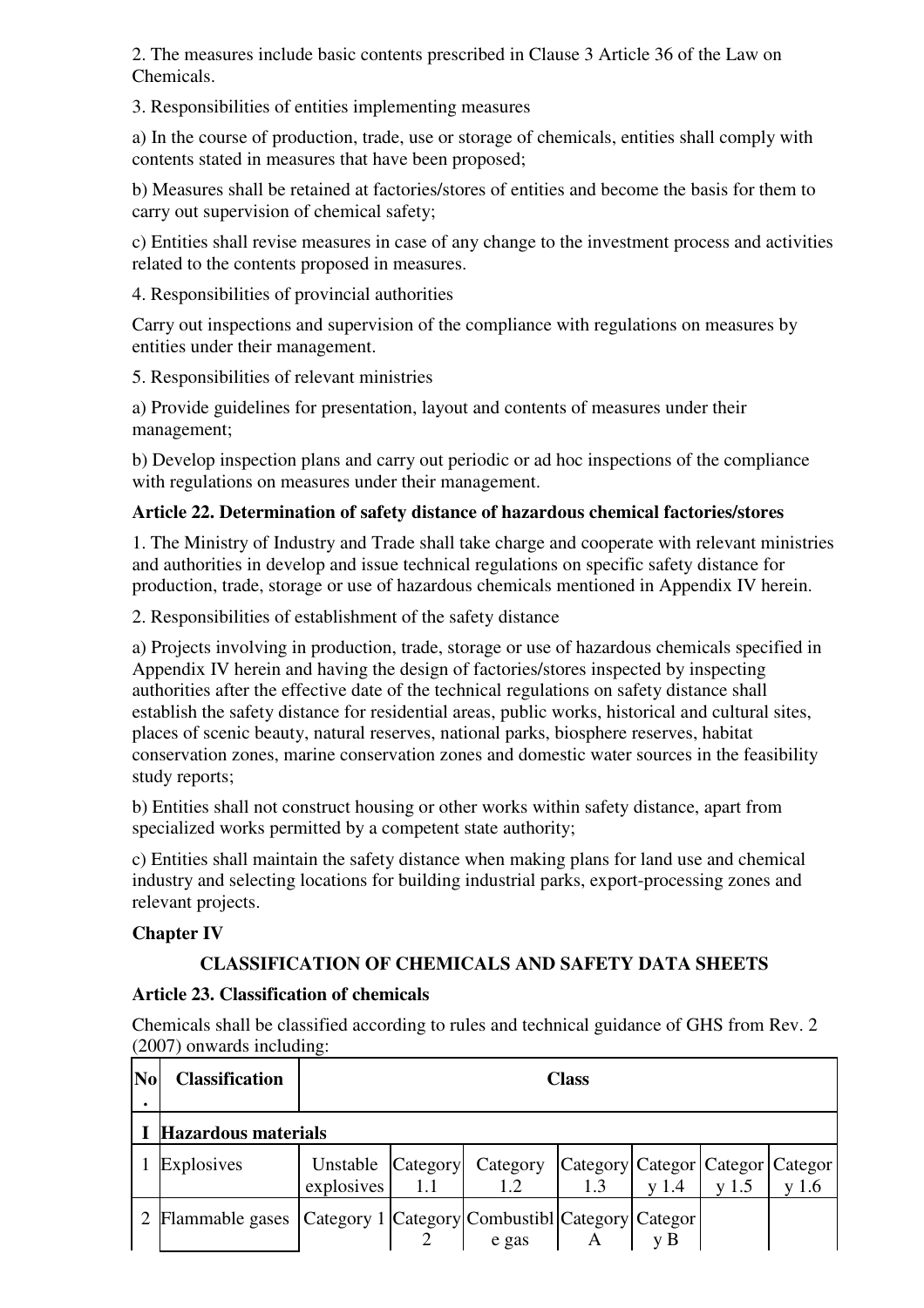| 3 | Flammable<br>aerosols                                                                     | Category 1 Category         | 2                          | Category 3                        |                     |                           |  |
|---|-------------------------------------------------------------------------------------------|-----------------------------|----------------------------|-----------------------------------|---------------------|---------------------------|--|
|   | 4 Oxidizing gases                                                                         | Category 1                  |                            |                                   |                     |                           |  |
| 5 | Gases under<br>pressure                                                                   | Compresse Liquefie<br>d gas | d gas                      | Refrigerate<br>d liquefied<br>gas | Dissolve<br>d gas   |                           |  |
|   | 6 Flammable<br>liquids                                                                    | Category 1 Category         | 2                          | Category 3                        | Category<br>4       |                           |  |
|   | 7 Flammable solids Category 1 Category                                                    |                             | 2                          |                                   |                     |                           |  |
| 8 | Self-reactive<br>substances and<br>mixtures                                               | Type A                      | Type B                     | Types C&D                         | <b>Types</b><br>E&F | Type G                    |  |
|   | 9 Pyrophoric<br>liquids                                                                   | Category 1                  |                            |                                   |                     |                           |  |
|   | 10 Pyrophoric solids                                                                      | Category 1                  |                            |                                   |                     |                           |  |
|   | 11 Self-heating<br>substances and<br>mixtures                                             | Category 1 Category         | 2                          |                                   |                     |                           |  |
|   | 12 Substances and<br>mixtures which,<br>in contact with<br>water, emit<br>flammable gases | Category 1 Category         | 2                          | Category 3                        |                     |                           |  |
|   | 13 Oxidizing liquids Category 1 Category                                                  |                             | 2                          | Category 3                        |                     |                           |  |
|   | 14 Oxidizing solids                                                                       |                             |                            | Category 1 Category Category 3    |                     |                           |  |
|   | 15 Organic peroxides                                                                      | Type A                      | Type B                     | Types $C&D$                       | <b>Types</b><br>E&F | Type G                    |  |
|   | 16 Corrosives to<br>metals                                                                | Category 1                  |                            |                                   |                     |                           |  |
|   | <b>II</b> Health hazard                                                                   |                             |                            |                                   |                     |                           |  |
|   | 17 Acute toxicity                                                                         | Category 1                  | Category<br>$\overline{2}$ | Category 3                        | Category<br>4       | Categor<br>y <sub>5</sub> |  |
|   | 18 Skin<br>corrosion/irritatio<br>n                                                       | Category<br>1A              | Category<br>1B             | Category<br>1 <sub>C</sub>        | Category<br>2       | Categor<br>$y_3$          |  |
|   | 19 Serious eye<br>damage/eye<br>irritation                                                | Category 1                  | Category<br>2/2A           | Category<br>2B                    |                     |                           |  |
|   | 20 Respiratory<br>sensitization                                                           | Category 1                  |                            |                                   |                     |                           |  |
|   | 21 Skin sensitization                                                                     | Category 1                  |                            |                                   |                     |                           |  |
|   | 22 Germ cell<br>mutagenicity                                                              | Category<br>1A              | Category<br>1B             | Category 2                        |                     |                           |  |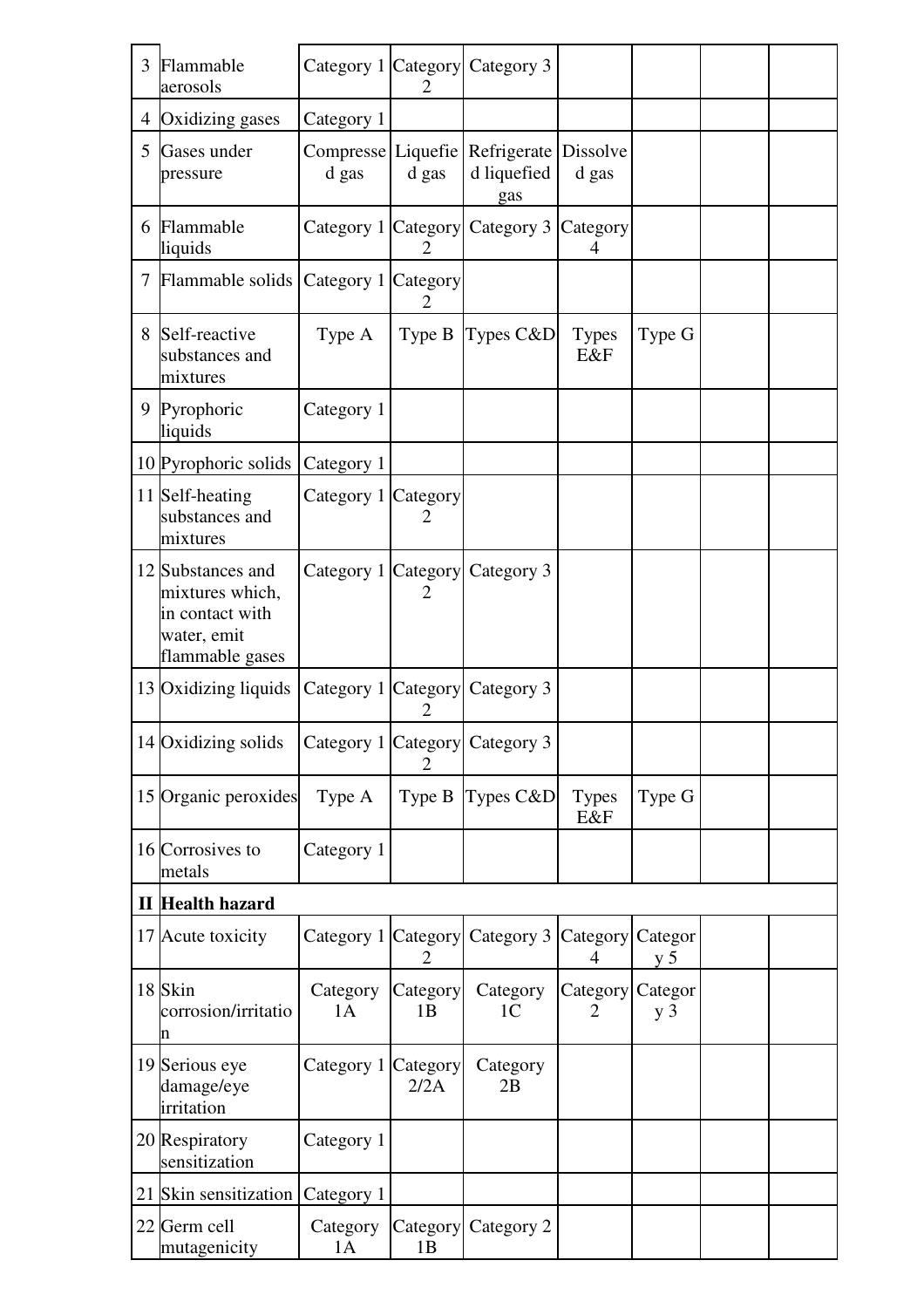| 23          | Carcinogenicity                                           | Category<br>1A      | 1B                    | Category Category 2                           |  |  |
|-------------|-----------------------------------------------------------|---------------------|-----------------------|-----------------------------------------------|--|--|
|             | 24aReproductive<br>toxicity                               | Category<br>1A      | Category<br>1B        | Category 2                                    |  |  |
|             | 24 Effects on or via<br><b>b</b> lactation                |                     |                       |                                               |  |  |
|             | 25 Specific target<br>organ toxicity<br>single exposure   | Category 1 Category |                       | Category 3                                    |  |  |
|             | 26 Specific target<br>organ toxicity<br>repeated exposure | Category 1 Category | 2                     |                                               |  |  |
|             | 27 Aspiration<br>toxicity                                 | Category 1 Category | $\mathcal{D}_{\cdot}$ |                                               |  |  |
|             | <b>III</b> Environmental<br>hazard                        |                     |                       |                                               |  |  |
|             | 28a Acute aquatic<br>toxicity                             |                     | 2                     | Category 1 Category Category 3                |  |  |
| $\mathbf b$ | 28 Chronic aquatic<br>toxicity                            |                     |                       | Category 1   Category   Category 3   Category |  |  |

## **Article 24. Safety data sheets**

1. Hazardous chemicals and mixtures containing one or some hazardous substances with content higher or equal to the following level shall be provided with safety data sheets:

| No.            | <b>Classification of chemicals</b>               | <b>Content</b> |
|----------------|--------------------------------------------------|----------------|
| 1              | Acute toxicity                                   | $\geq 1.0\%$   |
| 2              | Skin corrosion/irritation                        | $\geq 1.0\%$   |
| 3              | Serious eye damage/eye irritation                | $\geq 1.0\%$   |
| $\overline{4}$ | Skin/respiratory sensitization                   | $\geq 0.1\%$   |
| 5              | Germ cell mutagenicity (Category 1)              | $\geq 0.1\%$   |
| 6              | Germ cell mutagenicity (Category 2)              | $\geq 1.0\%$   |
| $\overline{7}$ | Carcinogenicity                                  | $\geq 0.1\%$   |
| 8              | Reproductive toxicity                            | $\geq 0.1\%$   |
| 9              | Specific target organ toxicity single exposure   | $\geq 1.0\%$   |
| 10             | Specific target organ toxicity repeated exposure | $\geq 1.0\%$   |
| 11             | Aspiration toxicity (Category 1)                 | $\geq 1.0\%$   |
| 12             | Aspiration toxicity (Category 2)                 | $\geq 1.0\%$   |
| 13             | Aquatic toxicity                                 | $\geq 1.0\%$   |

2. Hazardous chemical producers and traders shall provide safety data sheets for entities engaging in chemical-related activities.

3. Safety data sheets shall be made in Vietnamese. The Ministry of Industry and Trade shall take charge and cooperate with relevant ministries and authorities in preparing safety data sheets.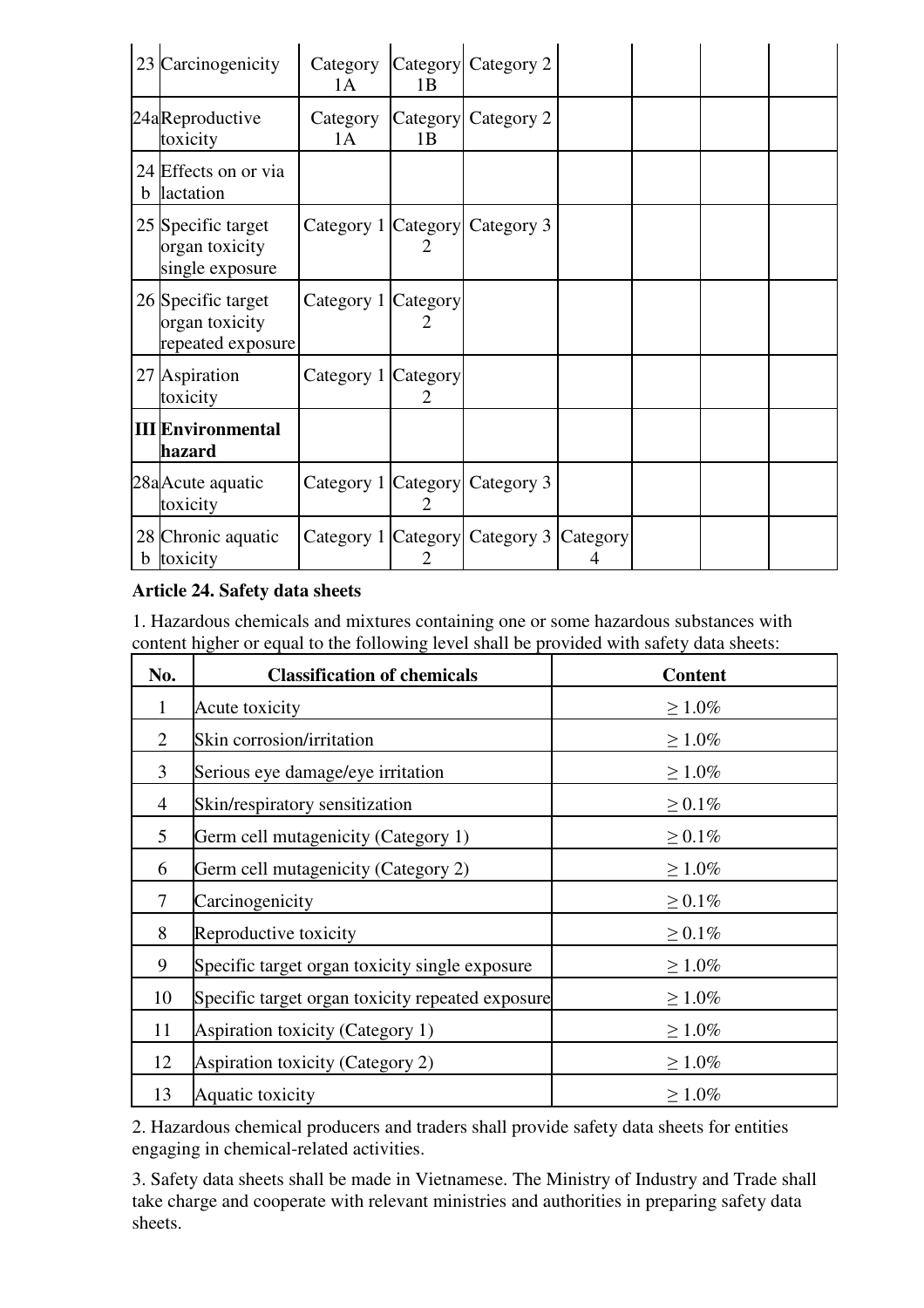# **Chapter V**

### **DECLARATION OF CHEMICALS**

### **Article 25. Declared chemicals**

1. The list of declared chemicals is provided in Appendix V attached hereto.

2. Declared chemicals include substances on the list of those to be declared and mixtures containing substances on the list of declared chemicals classified according to Article 23 stated herein as hazardous chemicals unless otherwise exempted under the provision of Article 28 stated herein.

### **Article 26. Declaration of produced chemicals**

Chemical producers shall declare chemicals produced every year through the annual reports prescribed in Article 36 herein.

### **Article 27. Declaration of imported chemicals**

1. Chemical importers (declarants) shall declare imported chemicals before customs clearance through the national single-window website.

2. Creating of accounts to get access to the national single-window website

a) The declarant shall create a log-in account according to the specimen provided on the national single-window website, including information and attached files;

b) A declaration-receiving authority may request the declarant to submit the documents and documentation specified in Point a this Clause in hard copy to clarify or confirm information of the declarant if necessary.

3. Information about the declaration of imported chemicals

a) Information declared according to the specimen provided in Appendix VI herein on the national single-window website including information about the declarant and imported chemicals;

b) Sale and purchase invoices of chemicals;

c) Safety data sheets in Vietnamese;

d) For non-commercial goods without chemical purchase or sale invoices, the declarant may use port return papers instead of commercial invoices.

4. Validity of electronic documentation

a) The declarant shall declare information through the national single-window website. Information will be automatically transferred to the system of the Ministry of Industry and Trade and then will automatically respond feedback through the national single-window website to the declarant and the customs. The feedback will become the proof of completion of chemical declaration, as a basis for relevant entities carrying out customs clearance procedures;

b) The information on declaration feedback of imported chemicals through the national single-window website shall be made according to the specimen provided in Appendix VI attached hereto with legal validity for carrying out customs clearance procedures.

5. Arising system errors

If system errors arise and the declarant fails to make declaration through the national singlewindow website, while pending the settlement of errors, the declarant may declare imported chemicals through the standby system regulated by the declaration-receiving authority.

#### 6. Responsibilities of declarants

The declarant shall take responsibility for accuracy of declared information according to the specimen available on the national single-window website and documents, documentation and electronic data in the set of document on declaration of chemicals through the national single-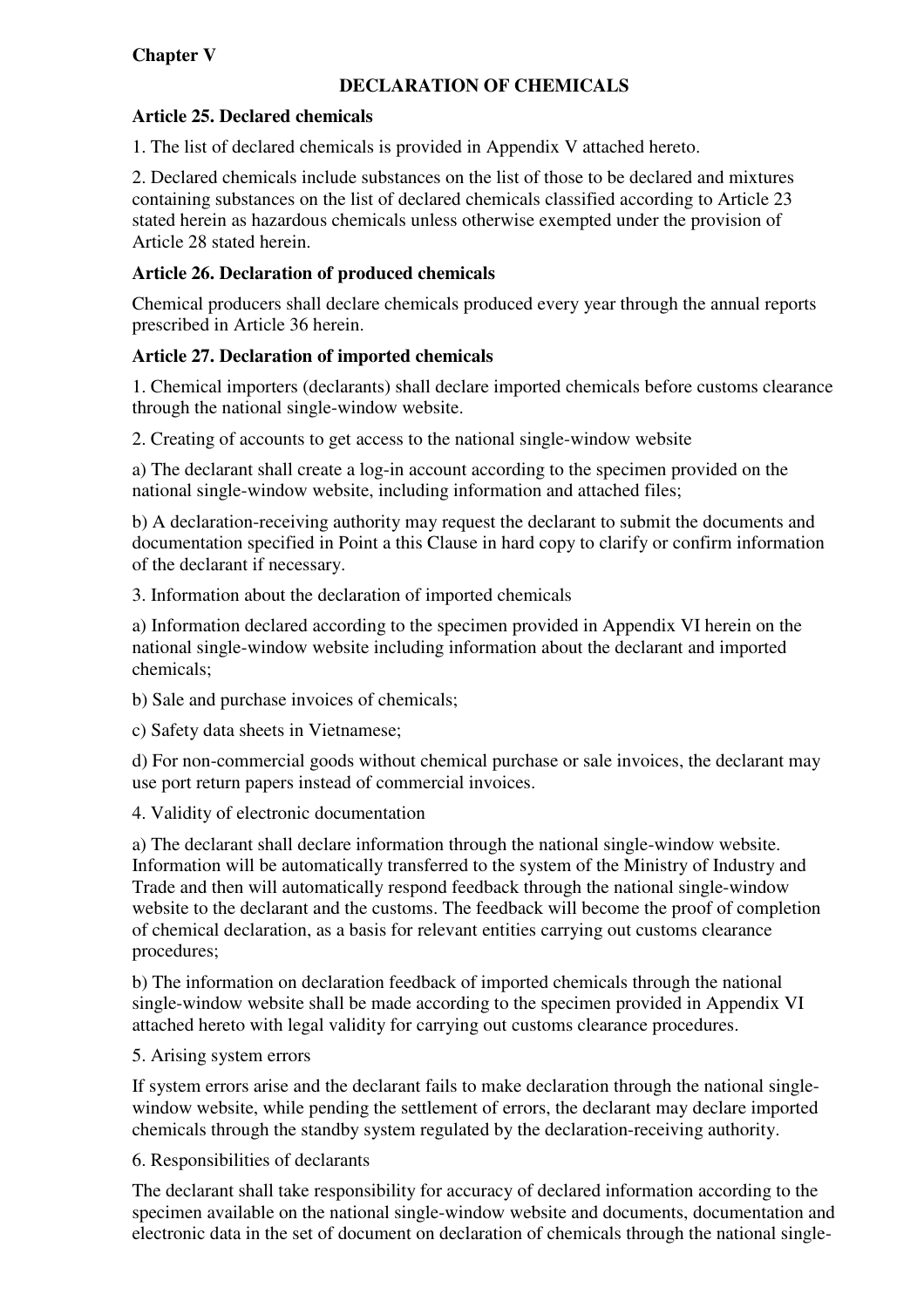window website. If the declared information is incorrect, the declarant shall be sanctioned according to applicable regulations. The declarant shall retain the set of documents on declaration of chemicals to present it to competent authorities if required and the duration of retention shall be at least 5 years.

7. The Ministry of Industry and Trade shall take charge and cooperate with the Ministry of Finance in developing the declaration-receiving management system; take charge and cooperate with relevant ministries and authorities in carrying out inspections of entities declaring chemicals.

8. Chemical import data of the declarant shall be shared by the Ministry of Industry and Trade with local authorities through the chemical database.

### **Article 28. Cases where declaration of chemicals is exempted**

1. Chemicals produced or imported for the purposes of national security and response to natural disasters and epidemics.

2. Chemicals that are precursor chemicals of narcotics, precursor chemicals of explosives, industrial explosives and chemicals on the chemical table licensed to produce or import.

3. The amount of chemicals is under 10 kg/shipment. Exemption mentioned in this Point shall not apply to restricted industrial chemicals.

4. Chemicals that are raw materials for medicine production issued with certificates of registration for sale of medicines in Vietnam, raw materials for the medicine production that are pharmaceutical substances for production under medicine registration applications which have been granted certificates of registration for sale of medicines in Vietnam.

5. Chemicals that are raw materials for pesticide production with certificates of pesticide registration in Vietnam.

### **Article 29. Confidential information**

1. Confidential information of declarants and reporters mentioned in Clause 2 Article 50 of the Law on Chemicals shall include:

a) Names and quantity of produced/imported/traded chemicals;

b) Information related to technological know-how and trade secrets.

2. Important information for the protection of public health and the environment shall not be considered as confidential information, including:

a) Trade names of chemicals;

b) Names of chemical producers or importers; reporters of chemical-related activities according to Article 43 and Article 52 of the Law on Chemicals;

c) Information stated in safety data sheets, except for confidential information mentioned in Clause 1 this Article;

d) Information serving the prevention of and response to chemical emergencies; prevent and limit adverse effects of chemical toxicity; warnings on use, exposure to chemicals and precautions in the event of a chemical emergency;

dd) Analytical methods to determine the probability of exposure to humans and the environment; brief testing results of chemical toxicity;

e) The purity of mixtures and hazards of additives and impurities.

### **Article 30. Development of the list of national chemicals and national chemical database**

1. The list of national chemicals and national chemical database are used for the management of chemical safety and provide information for responding systems and hazardous chemicals in case of an emergency.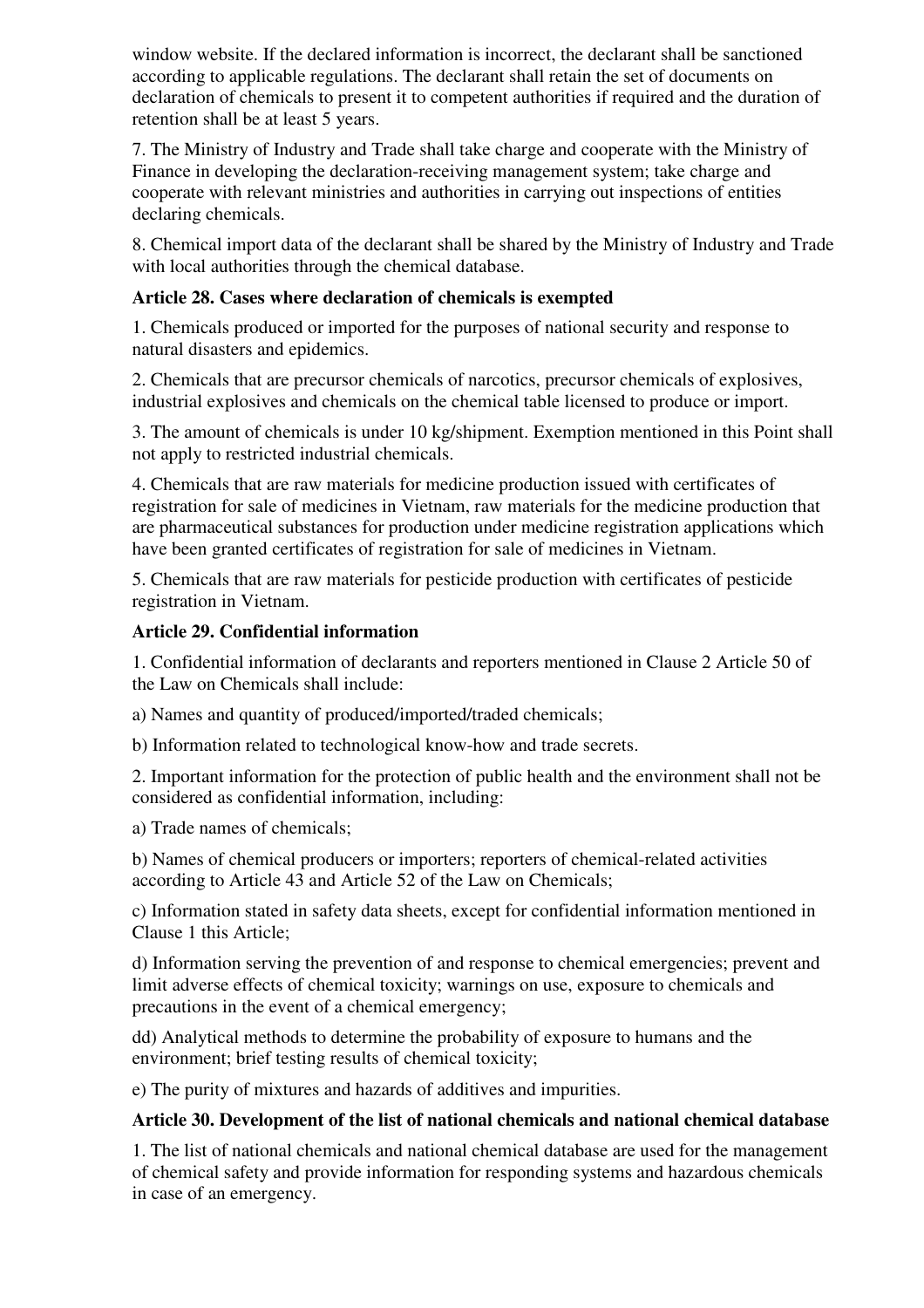2. The Ministry of Industry and Trade shall take charge and cooperate with ministries and local authorities in developing and submitting projects on national chemical database and the list of national chemicals to the Prime Minister.

### **Chapter VI**

### **TRAINING COURSES IN CHEMICAL SAFETY**

### **Article 31. Provision of training courses in chemical safety**

1. Entities having chemical-related activities shall provide training courses in chemical safety or appoint the individuals specified in Article 32 herein to participate in training courses organized by chemical safety training centers every 2 years.

2. Chemical safety training activities may be organized separately or in combination with other safety training activities regulated by law.

3. Trained persons must be retrained in if there is a change in the categories of chemicals, technologies, facilities and production plans related to their working positions; if they change their working positions; they fail to meet the training requirements after taking the  $2<sup>nd</sup>$ examination; 2 years after the previous training course.

4. Regulations on chemical safety training in this Chapter do not apply to entities engaging in petrol and oil, petroleum or industrial explosives; entities transporting chemicals by road, rail and inland waterways.

### **Article 32. Individuals provided with training courses in chemical safety**

1. Group 1:

a) Heads of factories/stores, divisions and branches; heads of production/trade/technical departments; managers of factories or equivalents;

b) Vice heads of factories/stores mentioned in Point a Clause 1 this Article responsible for chemical safety.

2. Group 2:

a) Full-time or part-time officials responsible for chemical safety of factories/stores;

b) Supervisors directly overseeing chemical safety.

3. Group 3: Employees directly involving in chemicals.

### **Article 33. Programs, trainers and period of training courses in chemical safety**

1. Programs of training courses in chemical safety shall be in line with positions of trainees; nature, types and hazards of chemicals in factories/stores.

2. Group 1 training programs:

a) Regulations of law on chemical-related activities;

b) Hazardous elements in production, trade, storage and use of chemicals in factories/stores;

c) Plans for cooperation with competent authorities in mobilizing internal and external resources of chemical factories/stores to take preventive and remedial measures for chemical emergencies.

3. Group 2 training programs:

a) Regulations of law on chemical-related activities;

b) Hazards of chemicals, safety data sheets of every hazardous chemical in production, trade, storage and use of chemicals of factories/stores; classification and labeling of chemicals;

c) Process of chemical safety management, safety techniques when working and contacting with hazardous chemicals;

d) Hazardous elements in production, trade, storage and use of chemicals in factories/stores;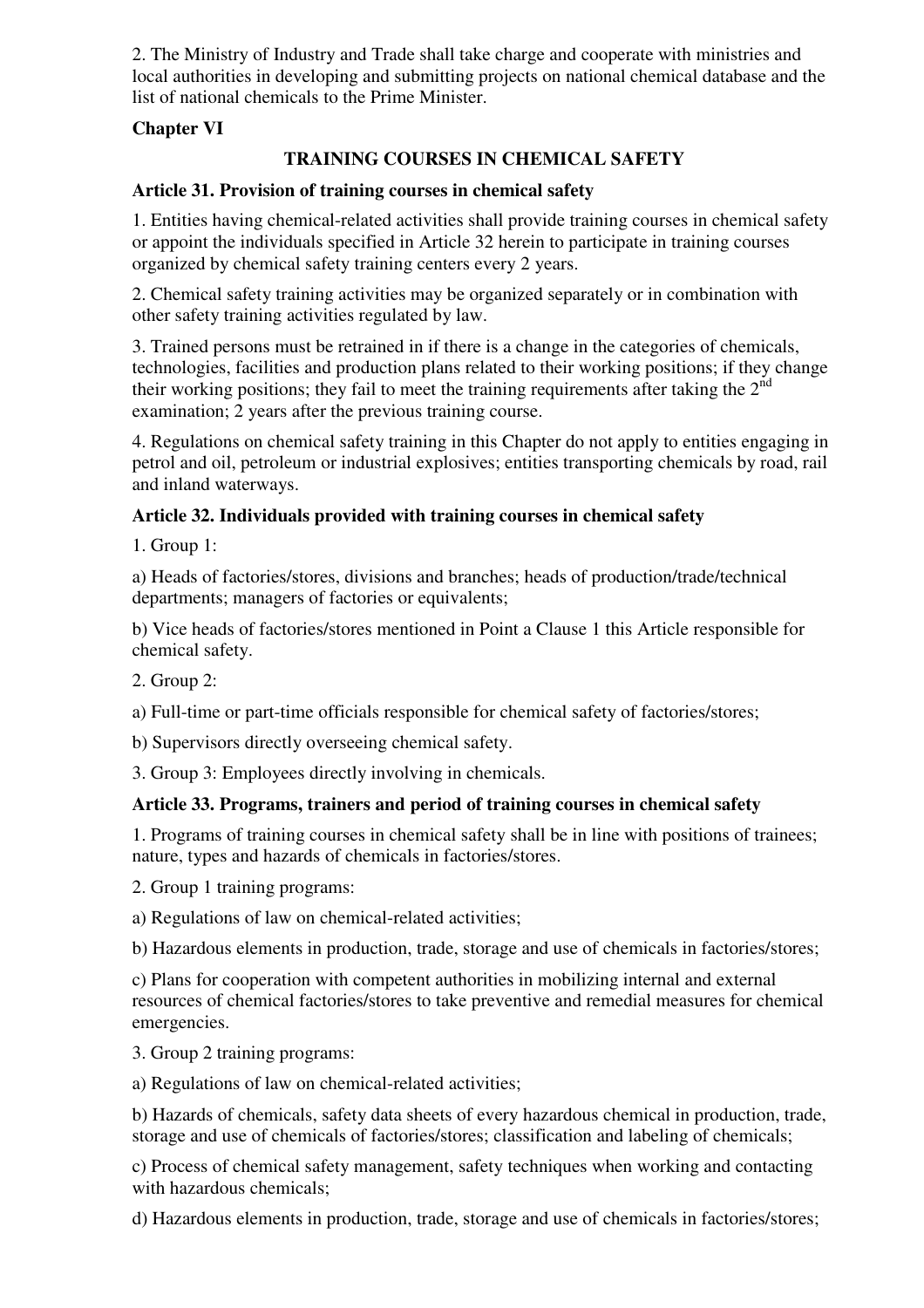dd) Preventive measures and response to chemical emergencies; plans for cooperation with competent authorities in mobilizing internal and external resources of factories/stores to take preventive and remedial measures for such emergencies; preventive measures for limiting pollution causes spreading to the environment; remedial measures for the environment after chemical emergencies.

4. Group 3 training programs:

a) Chemicals used for production, trade, storage and use of chemicals in factories/stores including names and hazards of chemicals, classification and labelling of chemicals and safety data sheets;

b) Risks of chemical unsafety in production, trade, storage and use of chemicals;

c) Processes of production, storage and use of chemicals suitable for working positions; regulations on chemical safety;

d) Procedures for responding to chemical emergencies: Use of rescue means to handle emergencies related to fire or spread of chemicals; first aid for victims in chemical emergencies; use, preservation and inspection of safety equipment, means and equipment for personal protection in order to cope with chemical emergencies; process and communication diagram of emergency notification; preventing and limiting sources of pollution spreading to the environment; collecting chemical spills and taking remedial measures for the environment after chemical emergencies.

5. Trainers of chemical safety:

Trainers of chemical safety shall obtain a bachelor's degree or higher degree in chemicals and have at least 5 years of working in the field of chemical safety.

6. Period of training in chemical safety:

a) Group 1: At least 8 hours including time for examinations;

b) Group 2: At least 12 hours including time for examinations;

c) Group 3: At least 16 hours including time for examinations.

#### **Article 34. Assessment of results and retention of documents on training in chemical safety**

1. Entities having chemical-related activities or chemical safety training centers shall set examinations on to assess results of training in chemical safety.

2. Regulations on examinations

a) Examination contents shall be suitable for training programs;

b) The maximum time for an examination is 2 hours;

c) Pass examination shall reach at least average scores.

3. Within 15 working days from the day on which the training courses and examinations on chemical safety complete, entities providing training courses and setting examinations shall issue decisions on accreditation of chemical safety examination results.

4. Documents on training in chemical safety include:

a) Training programs;

b) The list of trainees including full name, date of birth, title, position and signature of each trainee;

c) Information about trainers including full name, date of birth, educational level, major, working experience and proving documents of each trainer;

d) Contents and results of examinations on chemical safety;

dd) Decisions on accreditation of chemical safety examination results;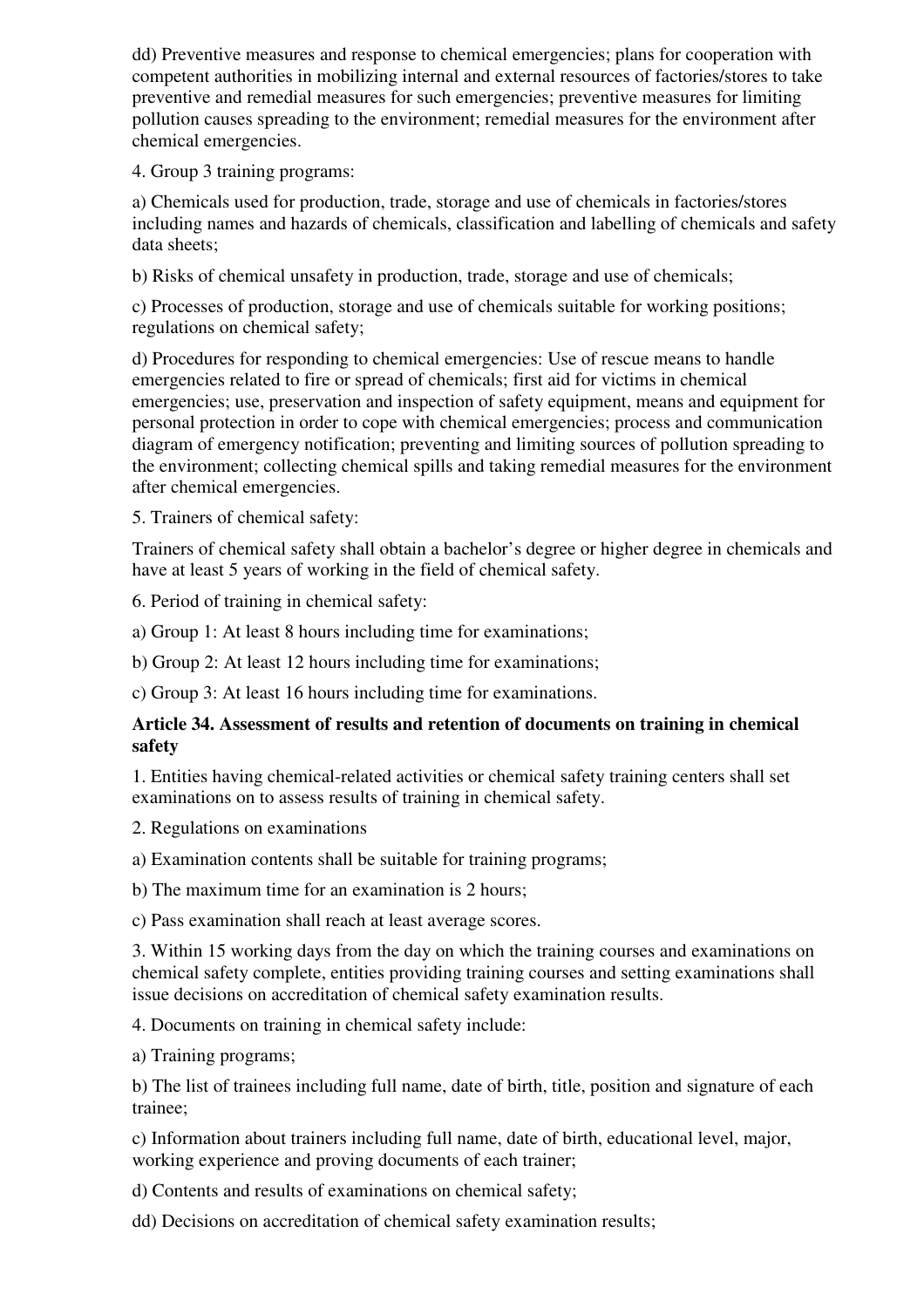5. Organizations and individuals shall retain all the documents stated in Clause 4 this Article for 3 years and present them to state authorities if required.

### **Article 35. Inspection of training courses in chemical safety**

1. Departments of Industry and Trade of provinces shall carry out periodic inspections of the compliance with regulations on training courses in chemical safety provided by relevant entities once a year.

2. The Ministry of Industry and Trade and Departments of Industry and Trade of provinces may prepare inspection plans and carry out ad hoc inspections of the compliance with regulations on training courses in chemical safety provided by relevant entities if necessary.

### **Chapter VII**

### **IMPLEMENTATION AND FINAL PROVISIONS**

### **Article 36. Reporting**

1. Reporting made by entities having chemical-related activities

a) Before January 15 every year, entities having chemical-related activities shall make general reports on chemical-related activities in the previous year and send them to relevant ministries and authorities of the province where chemical-related activities are carried out;

b) Entities having chemical-related activities shall make ad hoc reports on chemical emergencies or termination of chemical-related activities (if any) and when required by a competent authority.

2. A general report on annual chemical-related activities made by an entity shall specify:

a) General information about the entity;

b) Declaration of produced chemicals including the list of chemicals that must be declared for each factory;

c) Production or trade in conditional chemicals; restricted chemicals; compulsorily declared chemicals and other chemicals;

d) Provision of training courses in chemical safety;

dd) Plans and measures for prevention of and response to chemical emergencies and chemical safety and results thereof;

e) Relevant ministries shall provide detailed guidance on the specimen of the report specified in this Clause.

3. Reporting made by state authorities

a) Before January 20 every year, relevant authorities of provinces shall report the chemical management and collect chemical-related activities carried out by entities in provinces to relevant ministries;

b) Relevant ministries shall report the chemical management and collect chemical-related activities under their management to the Ministry of Industry and Trade if required;

c) The Ministry of Industry and Trade shall act as the focal point to collect and report chemical-related activities to the Government if required.

### **Article 37. State management of chemical-related activities**

1. The Ministry of Industry and Trade shall take responsible to the Government for state management of chemical-related activities

The Ministry of Industry and Trade shall take charge and cooperate with relevant ministries and authorities in the following contents of state management:

a) Developing and submitting the project on national database on chemicals and the list of national chemicals to the Prime Minister;

b) Developing laboratory systems to assess new chemicals in Vietnam;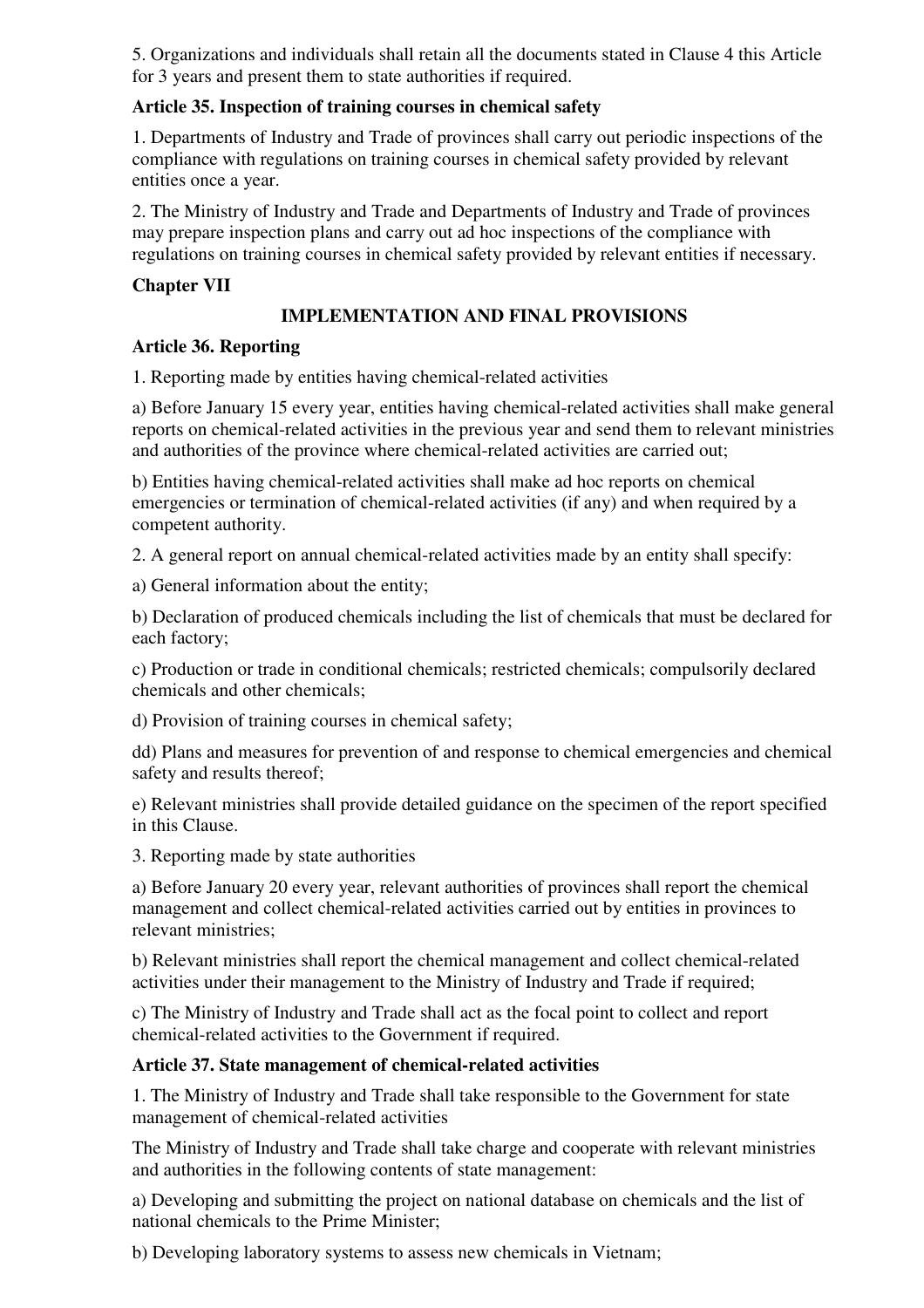c) Considering submitting the Government to amend the list of chemicals specified herein upon requests of management in each period of time;

d) Taking charge of developing and managing information technology and online public service systems used for the chemical management under its management:

dd) Carrying out inspections, settling complaints and taking actions against violations of chemical-related activities within its competence;

e) Performing assigned tasks stated in the Law on Chemicals, this Decree and other tasks related to the chemical management assigned by the Government.

2. The Ministry of Finance shall cooperate with the Ministry of Industry and Trade in connecting the national website with information technology and online public service systems used for the chemical management of the Ministry of Industry and Trade.

3. Relevant ministries shall carry out state management of chemicals under their management specified in the Law on Chemicals, this Decree and other tasks related to chemical activities assigned by the Government; conduct inspections, settle complaints and take actions against violations of chemical-related activities under their management.

4. Responsibilities of People's Committees

a) Perform assigned tasks stated in the Law on Chemicals and other tasks related to the chemical management;

b) Manage chemical-related activities, conduct inspections, settle complaints and take actions against violations of chemical-related activities in their provinces;

c) Disseminate and provide guidance on the compliance with regulations of law on chemical management.

#### **Article 38. Effect**

1. This Decree comes into force from November 25, 2017 and replaces the Decree No. 108/2008/ND-CP dated October 07, 2008 specifying and providing guidelines for implementation of certain articles of the Law on Chemicals and the Decree No. 26/2011/ND-CP dated April 08, 2011 on amendments to certain articles of the Decree No. 108/2008/ND-CP by the Government.

2. Article 8 of the Government's Decree No. 77/2016/ND-CP dated July 01, 2016 on amendments to certain regulations on investment and trading conditions in international trade in goods, chemicals, industrial explosives, fertilizers, gas and food under the state management of the Ministry of Industry and Trade shall be annulled.

### **Article 39. Transitional clauses**

1. The producer or trader having the license for restricted industrial chemical production/trade, the certificate of eligibility for conditional industrial chemical production/trade granted by competent authorities before the effective date of this Decree shall continue to operate until such license/certificate expires.

2. The project stated in Clause 2 Article 20 herein that has come into operation before the effective date of this Decree without any plans for prevention of and response to chemical emergencies approved by a competent authority shall develop such plans to the competent authority for inspection and approval for 2 years from the effective date of this Decree.

3. For the project stated in Clause 1 Article 21 herein that has come into operation before the effective date of this Decree without any measures for prevention of and response to chemical emergencies, the producer or trader shall develop and make a decision on such measures for 1 year from the effective date of this Decree.

### **Article 40. Implementation**

Ministers, heads of ministerial authorities, heads of governmental authorities, Chairpersons of People's Committees of provinces, relevant authorities, organizations and individuals shall implement this Decree.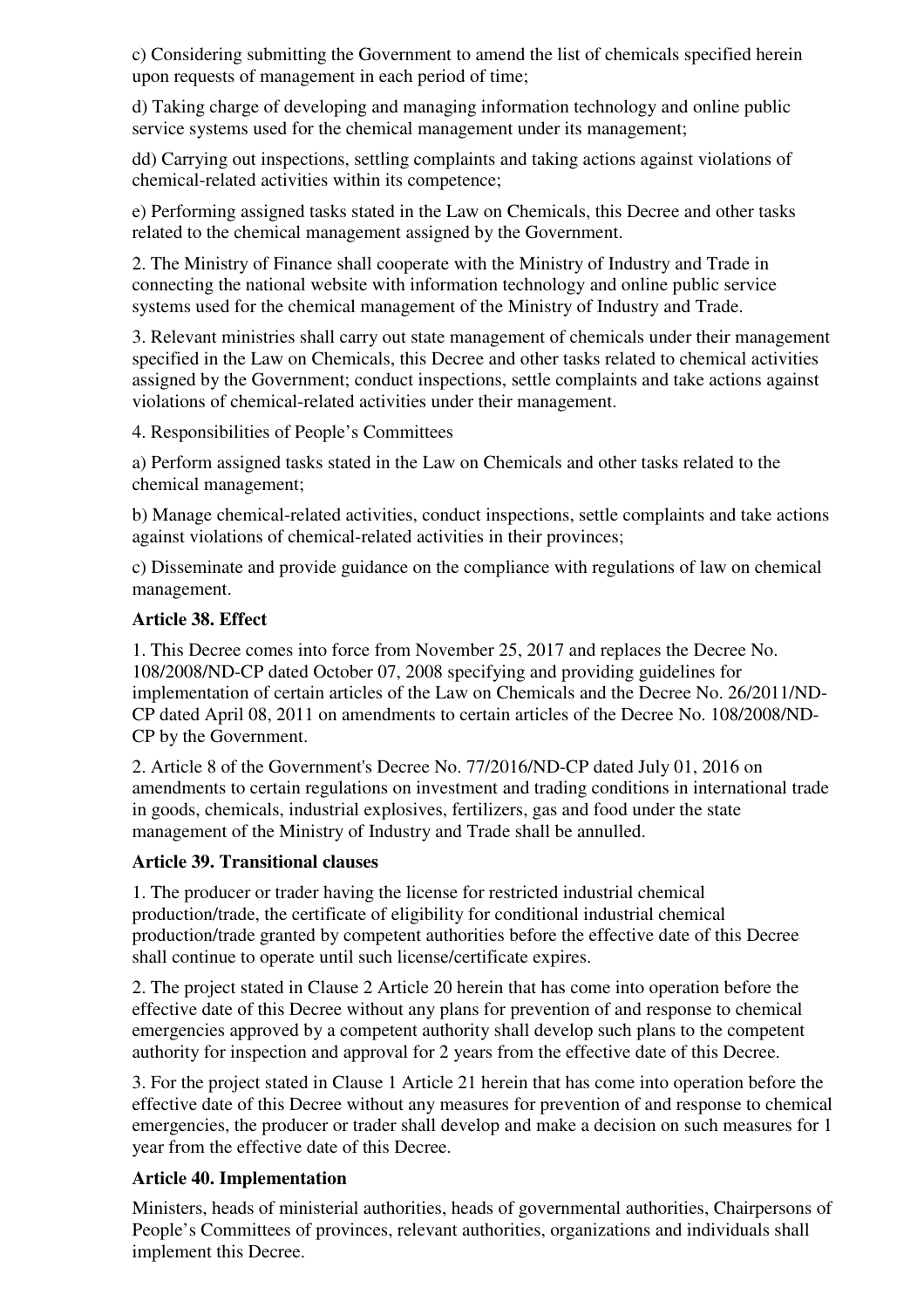### **ON BEHALF OF THE GOVERNMENT PRIME MINISTER**

#### **Nguyen Xuan Phuc**

#### **APPENDIX VI**

| Form No. 01 | Certificate of eligibility to produce and/or sell restricted industrial chemicals                                      |
|-------------|------------------------------------------------------------------------------------------------------------------------|
| Form No. 02 | License to export/import industrial precursors                                                                         |
| Form No. 03 | License to produce and/or sell restricted industrial chemicals (A3 paper)                                              |
| Form No. 04 | Decision on approval for chemical emergency prevention and response plan                                               |
| Form No. 05 | Declaration of imported chemicals through National Single-window<br><b>Information Portal</b>                          |
| Form No. 06 | Automatic response to declaration of imported chemicals submitted through<br>National Single-window Information Portal |

Form No. 01

THE PEOPLE'S COMMITTEE  $OF \dots$ <sup>(1)</sup> **DEPARTMENT OF INDUSTRY AND TRADE -------** 

**SOCIALIST REPUBLIC OF VIETNAM Independence - Freedom - Happiness ---------------**

No. /GCN-...<sup>(2)</sup>

*(1) , …….*

### **CERTIFICATE OF ELIGIBILITY TO PRODUCE AND/OR SELL RESTRICTED INDUSTRIAL CHEMICALS**

### **DIRECTOR OF DEPARTMENT OF INDUSTRY AND TRADE OF …….. (1)**

Pursuant to the Law on Chemicals dated November 21, 2007;

Pursuant Government's Decree No. … dated … elaboration of the Law on Chemicals;

Pursuant to ……………………………….. (3) ;

In consideration of the application for the certificate of eligibility to produce and/or sell restricted industrial chemicals submitted by ……………………(4) ,

At the request of  $\ldots$   $\ldots$   $\ldots$   $\ldots$   $\ldots$   $\ldots$   $\ldots$   $\ldots$   $\ldots$   $\ldots$   $\ldots$   $\ldots$   $\ldots$   $\ldots$   $\ldots$   $\ldots$   $\ldots$   $\ldots$   $\ldots$   $\ldots$   $\ldots$   $\ldots$   $\ldots$   $\ldots$   $\ldots$   $\ldots$   $\ldots$   $\ldots$   $\ldots$   $\ldots$   $\ldots$   $\ldots$   $\ldots$   $\ldots$ 

#### **DECIDES:**

Article 1. ...................<sup>(4)</sup> is hereby granted the certificate of eligibility to produce and/or sell restricted industrial chemicals.

1. Headquarters address: ………………………………..………………………………………

2. Tel: ……………………………….. Fax: ………………………………………………

3. Factory/outlet address: ……………………………………………….

4. Certificate of enterprise/cooperative/household business registration No. … issued by  $\ldots$ <sup>(6)</sup>……. on …

The holder of this Certificate is entitled to produce and/or sell industrial chemicals: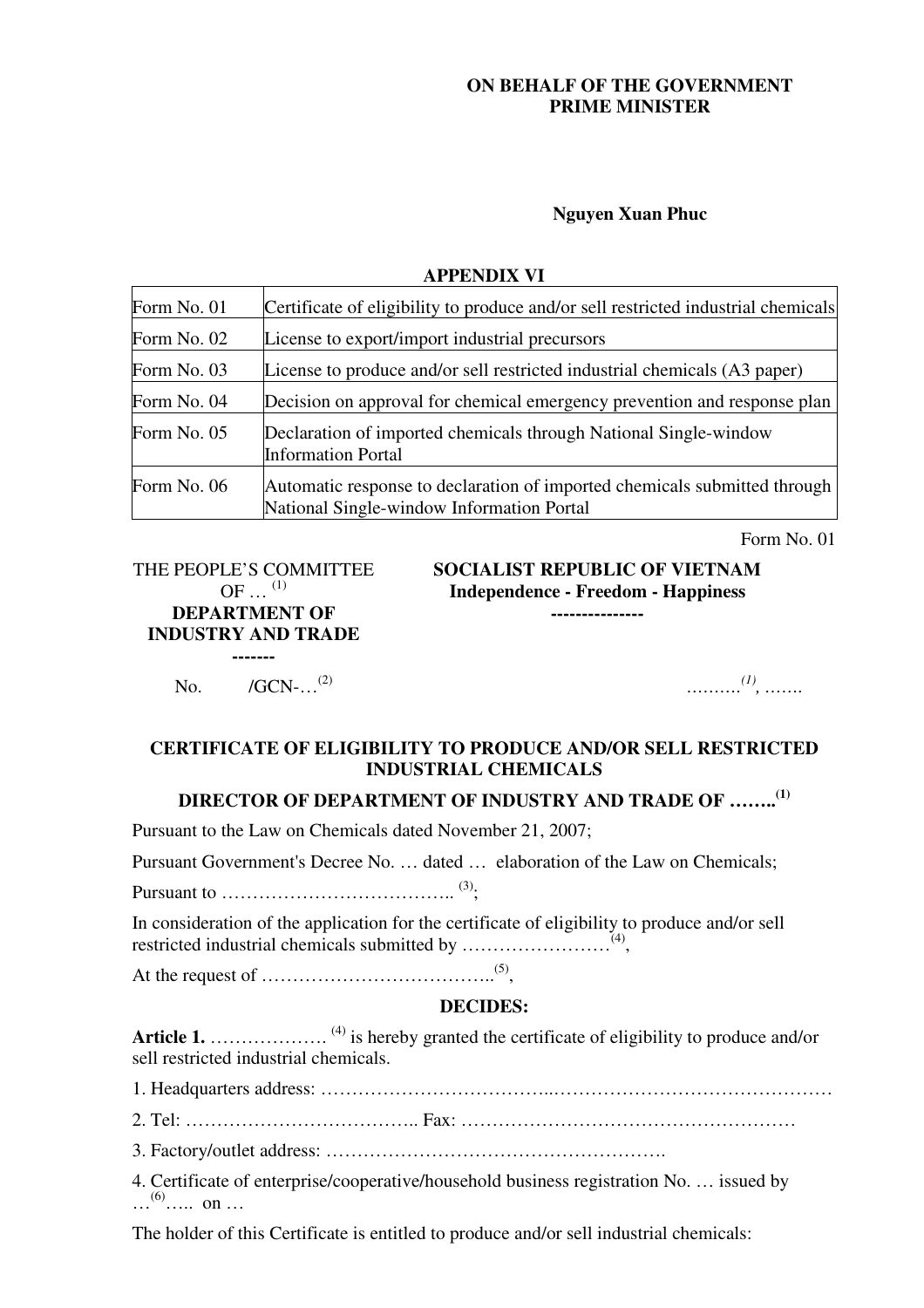|     | <b>Commercial</b><br>name |                         | <b>Chemical information</b> |                            |                                          |
|-----|---------------------------|-------------------------|-----------------------------|----------------------------|------------------------------------------|
| No. |                           | <b>Chemical</b><br>name | <b>CAS</b>                  | <b>Chemical</b><br>formula | <b>Production/sales</b><br>(tonnes/year) |
|     |                           |                         |                             |                            |                                          |
|     |                           |                         |                             |                            |                                          |
|     |                           |                         |                             |                            |                                          |

Article 2………………………………………<sup>(4)</sup> shall comply with the Law on Chemicals and the Government's Decree No. … on elaboration thereof and relevant regulations of law.

**Article 3.** This Certificate takes effect from the day on which it is signed./.

#### **DIRECTOR**

*(Signature and seal)*

#### **Notes:**

 $^{(1)}$  Name of the province/city

 $(2)$  Abbreviated name of the issuing authority.<sup>(3)</sup> Documents specifying functions, tasks, and entitlements of the issuing authority and relevant documents

 $^{(4)}$  Name of the applicant

 $(5)$  Name of the head of the receiving authority

 $<sup>(6)</sup>$  Name of the issuing authority of the certificate of business registration/certificate of</sup> enterprise registration/certificate of investment registration.

 $(7)$  Name of the Departments of Industry and Trade of the province in which the applicant's headquarters are located.

Form No. 02

### MINISTRY OF INDUSTRY AND TRADE **ISSUING AUTHORITY(1)**

**SOCIALIST REPUBLIC OF VIETNAM Independence - Freedom - Happiness ---------------**

No. /GP-…(2) *………. , …….*

**-------** 

# **LICENSE TO EXPORT/IMPORT INDUSTRIAL PRECURSORS**

### **HEAD OF THE ISSUING AUTHORITY**

Pursuant to the Government's Decree No. 58/2003/NĐ-CP dated May 29, 2003 on control of import, export and transit of narcotic substances, precursors, narcotic drugs and psychotropic drugs;

Pursuant Government's Decree No. … dated … elaboration of the Law on Chemicals;

Pursuant to  $\dots \dots \dots \dots \dots \dots \dots \dots \dots \dots$  (3).

In consideration of the application for the License to export/import industrial precursors dated … submitted by ……………………………….. (4) ;

At the request of  $\ldots$   $\ldots$   $\ldots$   $\ldots$   $\ldots$   $\ldots$   $\ldots$   $\ldots$   $\ldots$   $\ldots$   $\ldots$   $\ldots$   $\ldots$   $\ldots$   $\ldots$   $\ldots$   $\ldots$   $\ldots$   $\ldots$   $\ldots$   $\ldots$   $\ldots$   $\ldots$   $\ldots$   $\ldots$   $\ldots$   $\ldots$   $\ldots$   $\ldots$   $\ldots$   $\ldots$   $\ldots$   $\ldots$   $\ldots$ 

#### **DECIDES:**

Article 1. . . <sup>(4)</sup>; address: ... ; tel . . . fax . . .; certificate of enterprise/cooperative/household business registration No. ... issued by  $\ldots^{(6)}$  on  $\ldots$  is entitled to:

1. (Export/import)  $\ldots$   $\ldots$   $\ldots$   $\ldots$   $\ldots$   $\ldots$   $\ldots$   $\ldots$   $\ldots$   $\ldots$   $\ldots$   $\ldots$   $\ldots$   $\ldots$   $\ldots$   $\ldots$   $\ldots$   $\ldots$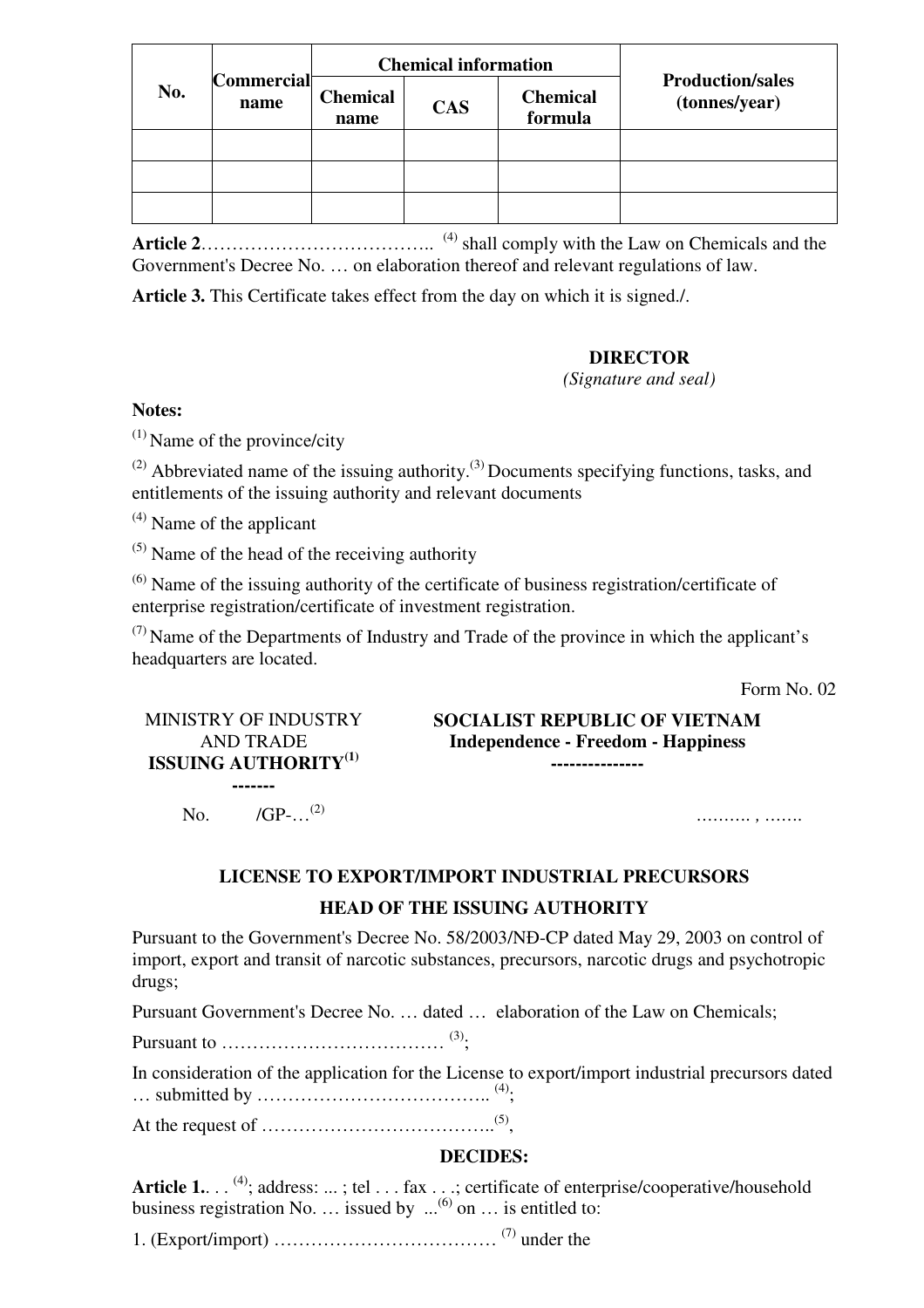contract/agreement/memorandum/invoice No. ... dated ... with ... at the request of...<sup>(4)</sup> (Make a table if there are more than one chemical).

2. Purpose (export/import): …………………………………………………………….

3. Checkpoint of export/import: ……………………………………………………………

4. Vehicle and conditions: …………………………………………………………………….

5. Number of shipments: …………………………………………………………….

Article 2. ...<sup>(4)</sup> shall comply with the Government's Decree No. .../..../NĐ-CP dated ...on elaboration of the Law on Chemicals and relevant regulations of law.

**Article 3.** This License is valid until the end of … .

### **HEAD OF LICENSING AUTHORITY**

 *(Signature and seal)*

#### **Notes:**

 $(1)$  Name of the licensing authority

 $^{(2)}$  Abbreviated name of the licensing authority

 $(3)$  Documents specifying functions, tasks, and entitlements of the licensing authority and relevant documents

 $^{(4)}$  Name of the applicant

 $(5)$  Name of the head of the receiving authority

 $<sup>(6)</sup>$  Name of the issuing authority of the certificate of business registration/certificate of</sup> enterprise registration/certificate of investment registration

(7) Name, quantity, composition of the precursor

\*Send 01 copy that bears the text "Bản gửi doanh nghiệp để xuất trình cơ quan hải quan" to the license holder.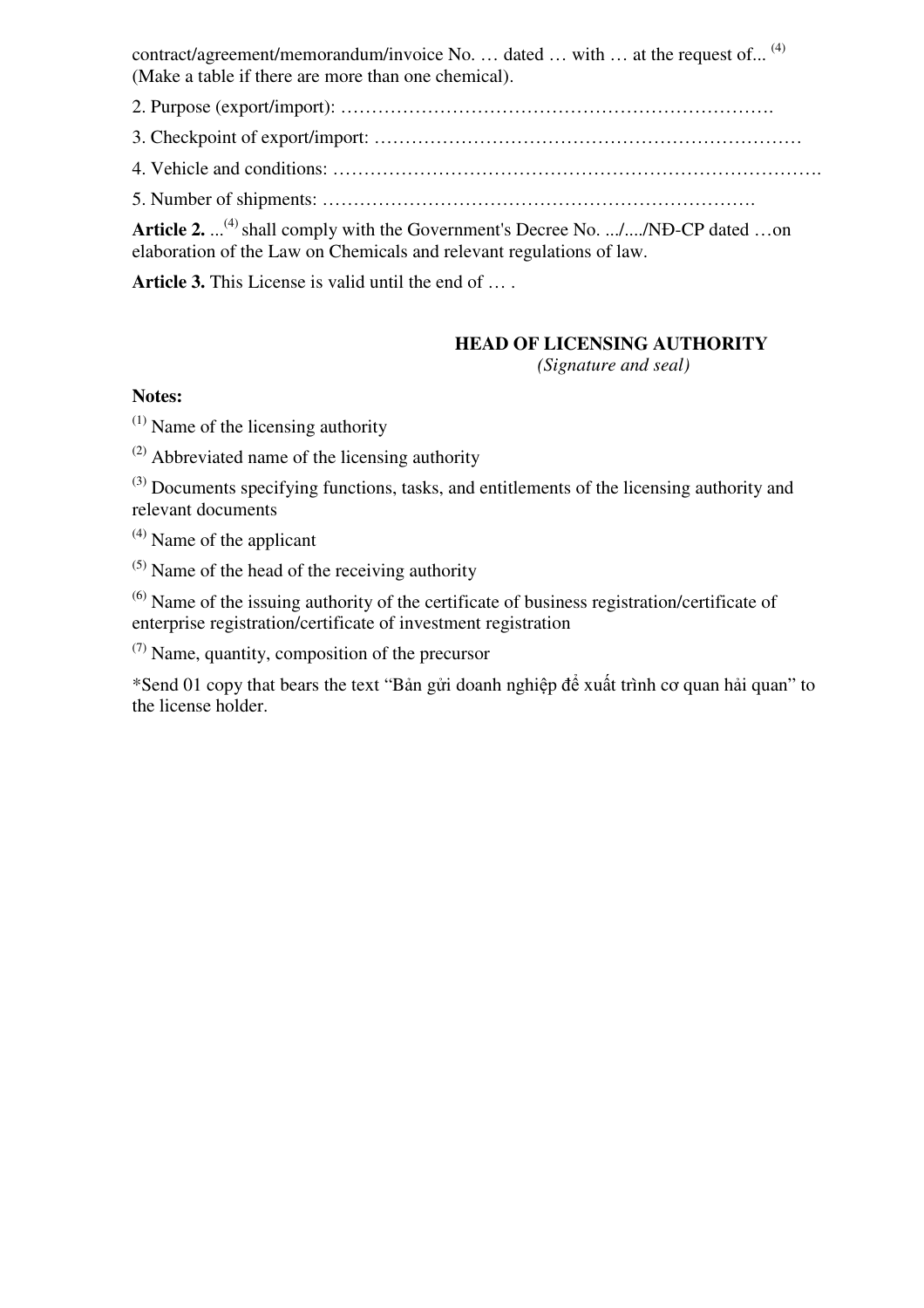

**name** 

 $formula$ 

1. This License shall be retained at the headquarters and produce upon request of a competent authority.

2. Alteration to this License is not permitted.

3. Transfer, lease or lending of this License is not permitted.

4. Inform the Ministry of Industry and Trade of any change to the License holder's information (business registration, TIN, business location, scale, etc.).

5. The Ministry of Industry and Trade must be informed of the License holder's termination of production of restricted industrial chemicals or loss of this License.

6. Only sell the chemicals to eligible buyers.

7. This License must be returned to the licensing authority upon its expiration.

MINISTRY OF INDUSTRY AND **TRADE ------- ---------------**No. ………./GP-BCT *Hanoi, …*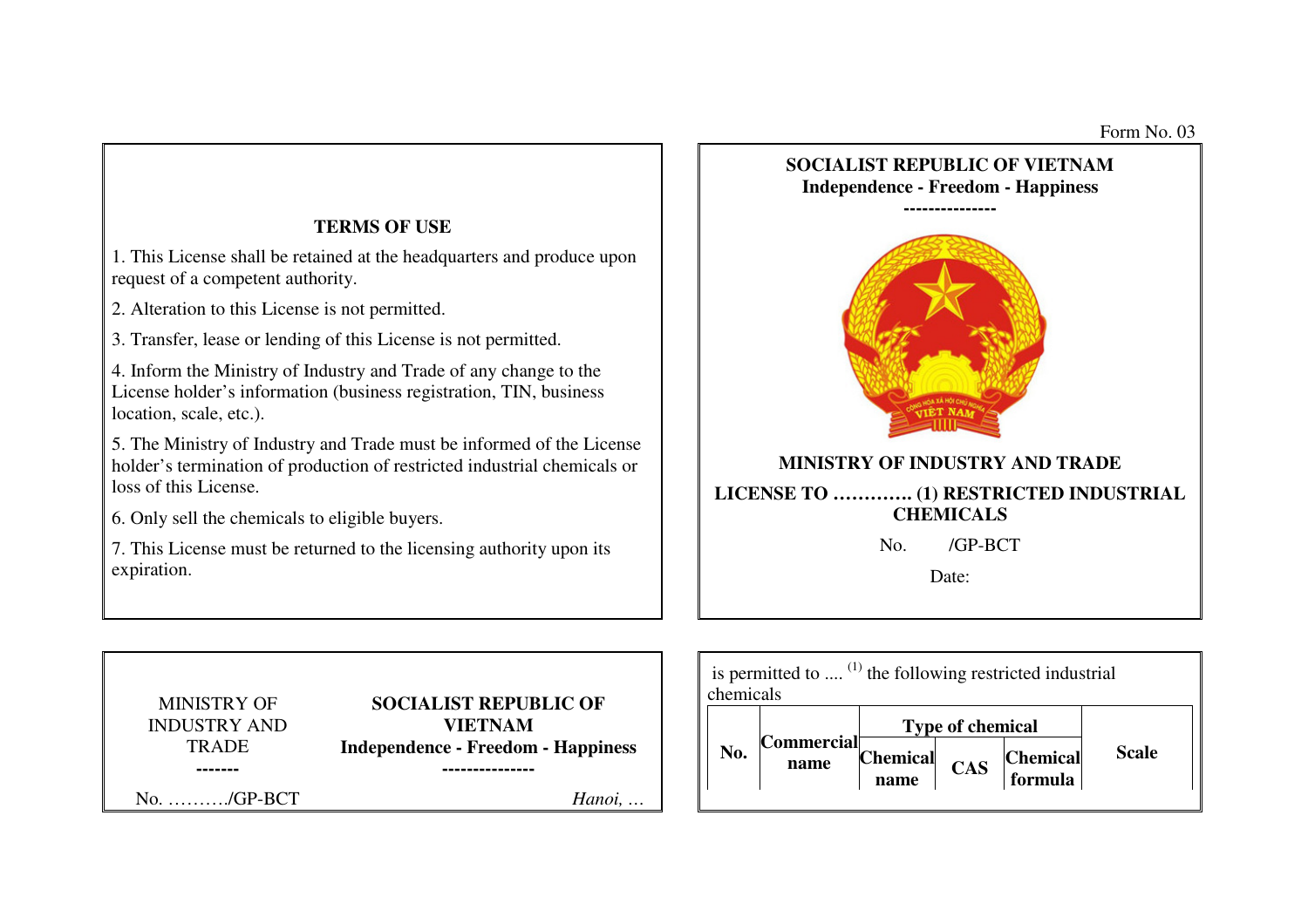| LICENSE TO <sup>(1)</sup> RESTRICTED INDUSTRIAL<br><b>CHEMICALS</b>                                    |  |  |  |  |  |  |  |  |
|--------------------------------------------------------------------------------------------------------|--|--|--|--|--|--|--|--|
| <b>MINISTER OF INDUSTRY AND TRADE</b>                                                                  |  |  |  |  |  |  |  |  |
| Pursuant to the Law on Chemicals dated November 21, 2007;                                              |  |  |  |  |  |  |  |  |
| Pursuant Government's Decree No.  dated  elaboration of the Law<br>on Chemicals;                       |  |  |  |  |  |  |  |  |
|                                                                                                        |  |  |  |  |  |  |  |  |
| restricted industrial chemicals submitted by <sup>(4)</sup> ;                                          |  |  |  |  |  |  |  |  |
|                                                                                                        |  |  |  |  |  |  |  |  |
| <b>DECIDES:</b>                                                                                        |  |  |  |  |  |  |  |  |
|                                                                                                        |  |  |  |  |  |  |  |  |
|                                                                                                        |  |  |  |  |  |  |  |  |
| 2. Tel: Fax:                                                                                           |  |  |  |  |  |  |  |  |
|                                                                                                        |  |  |  |  |  |  |  |  |
| 4. Certificate of enterprise/cooperative/household business registration<br>No.  issued by $^{(6)}$ on |  |  |  |  |  |  |  |  |
|                                                                                                        |  |  |  |  |  |  |  |  |

### **Notes:**

- (1): Specify "manufacture", "sell" or "manufacture and/or sell"

- (2): Name of the province of the licensing authority;

|   | --- | ---     | --- | ---     |
|---|-----|---------|-----|---------|
|   | --- | $- - -$ | --- | $- - -$ |
| ∽ | --- | ---     | --- | ---     |

Article 2.<sup>(4)</sup> …………….. shall comply with the following documents:

- The Law on Chemicals,

- Pursuant Government's Decree No. … dated … elaboration of the Law on Chemicals;

- Relevant regulations of law.

Any change to the license holder's organizational structure , production, warehousing and transport capacity must be reported to ………..(7)

**Article 3.** This License takes effect from the day on which it is signed./.

> **MINISTER** (Signature and seal)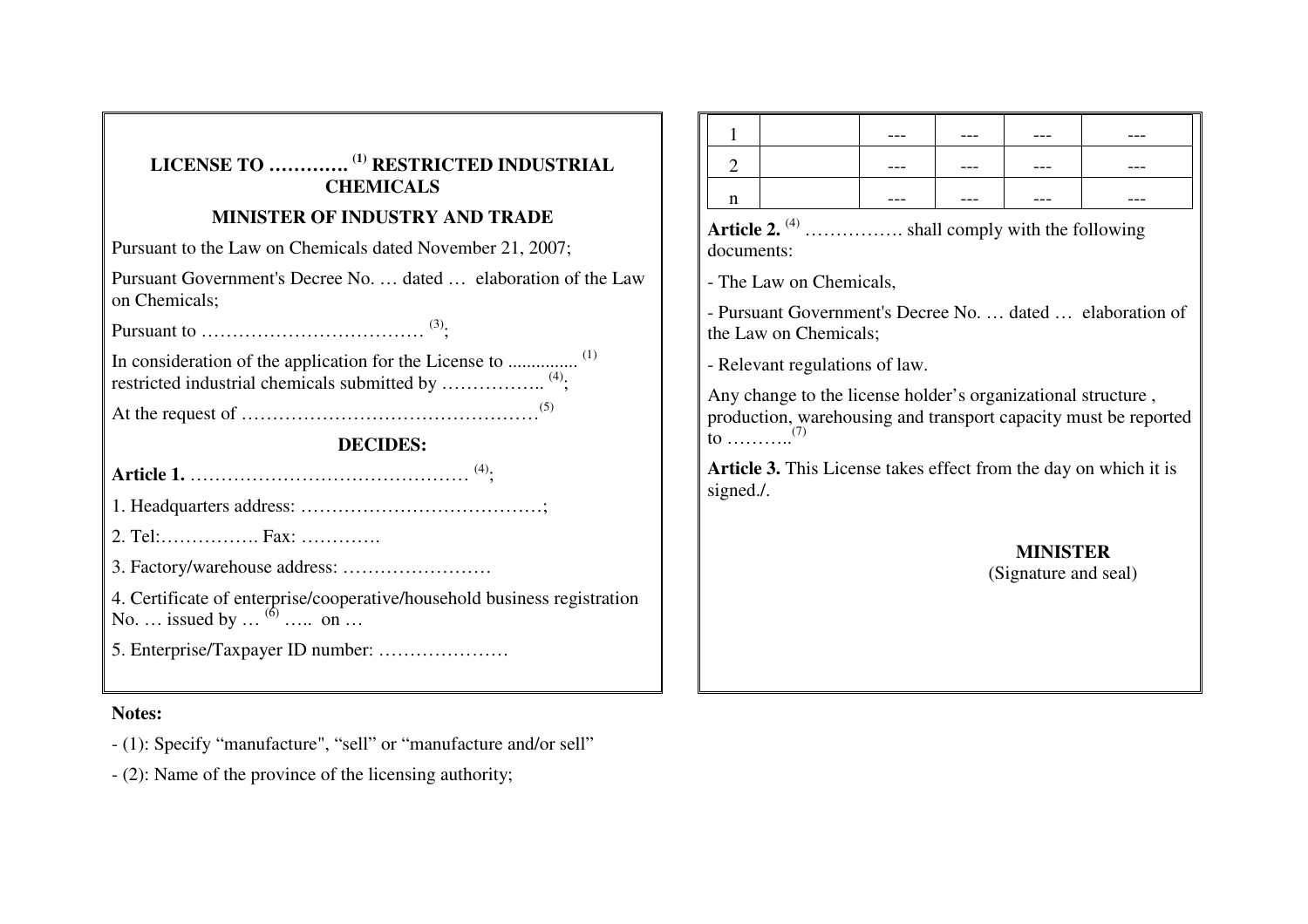- (3): Documents specifying functions, tasks, and entitlements of the licensing authority and relevant documents;
- (4): Name of the applicant;
- (5): Head of the receiving and processing authority;
- (6): Name of the issuing authority of the certificate of enterprise/investment registration;
- (7): Name of the receiving and processing authority;
- (8): Names of relevant organizations.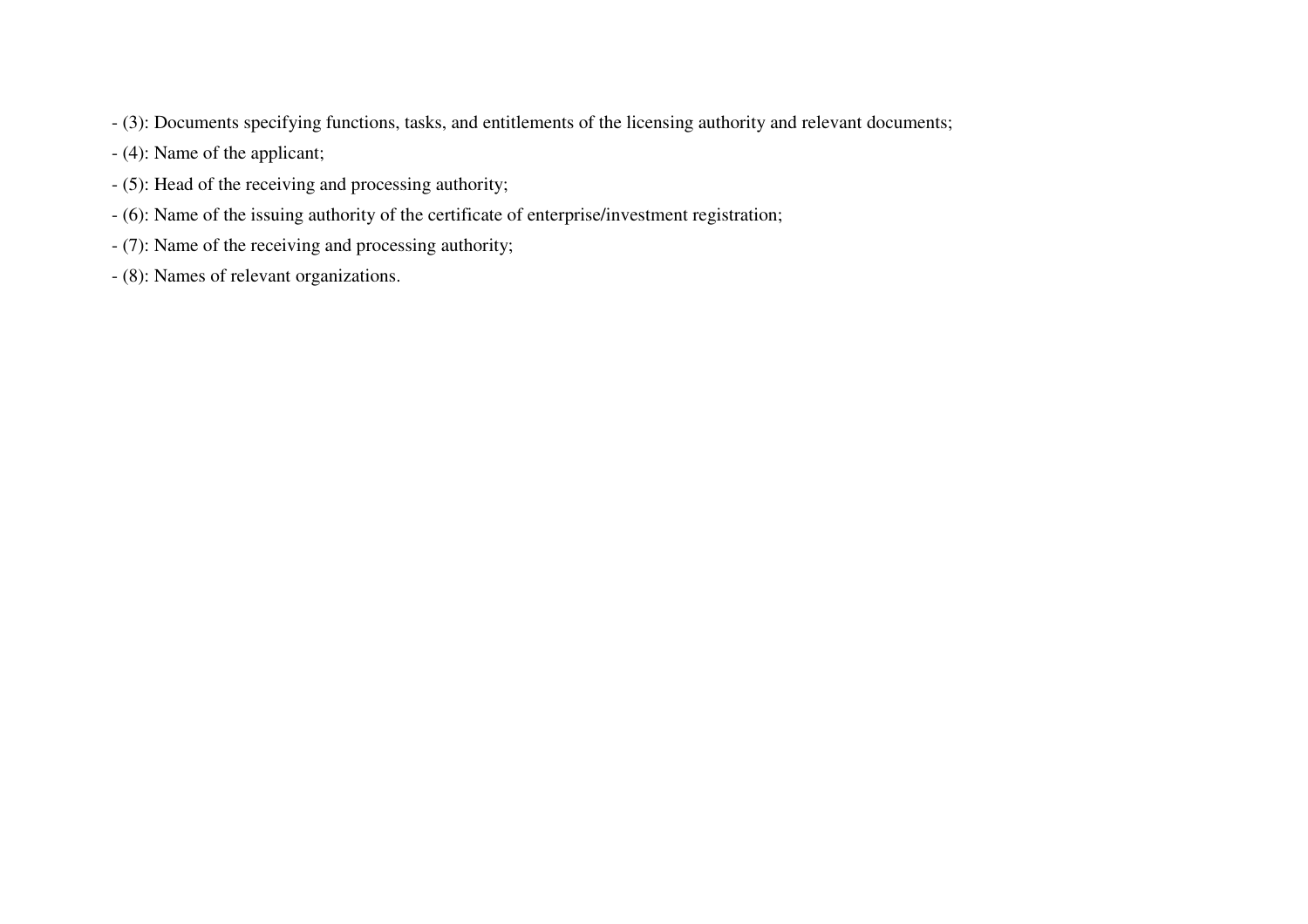## **(APPROVING AUTHORITY) -------**

**SOCIALIST REPUBLIC OF VIETNAM Independence - Freedom - Happiness** 

**---------------**

No. ………… *……….*

*(1) , …….*

| Decision on approval for chemical emergency prevention and response plan of                                                                                                                                              |
|--------------------------------------------------------------------------------------------------------------------------------------------------------------------------------------------------------------------------|
| <b>HEAD OF APPROVING AUTHORITY</b>                                                                                                                                                                                       |
| Pursuant to the Law on Chemicals dated November 21, 2007;                                                                                                                                                                |
| Pursuant to the Government's Decree No.  dated  defining functions, tasks, entitlements<br>and organizational structure of ;                                                                                             |
| Pursuant Government's Decree No.  dated  elaboration of the Law on Chemicals;                                                                                                                                            |
|                                                                                                                                                                                                                          |
| In consideration of the conclusion given by the council for approval of the chemical<br>emergency prevention and response plan <sup>(2)</sup> under supervision of<br>$\cdots \cdots \cdots \cdots \cdots \cdots \cdots$ |
| In consideration the chemical emergency prevention and response plan of <sup>(2)</sup>                                                                                                                                   |
|                                                                                                                                                                                                                          |
| <b>DECIDES:</b>                                                                                                                                                                                                          |
| <b>Article 1.</b> The chemical emergency prevention and response plan of <sup>(2)</sup> under                                                                                                                            |
|                                                                                                                                                                                                                          |
| 1. Comply with the Government's Decree No. //NĐ-CP dated on elaboration of the<br>Law on Chemicals and relevant regulations of law.                                                                                      |
| 2.                                                                                                                                                                                                                       |
|                                                                                                                                                                                                                          |
| $\cdots$                                                                                                                                                                                                                 |
| n.                                                                                                                                                                                                                       |
|                                                                                                                                                                                                                          |
|                                                                                                                                                                                                                          |
| Article 3. The chemical emergency prevention and response plan and requirements in Article<br>hereof are the basis for chemical safety inspection by competent authorities at the project<br>location.                   |

**Article 4.** Any change to the business operation that is relevant to the approved plan must be reported by  $\ldots$   $^{(3)}$  to  $\ldots$   $^{(7)}$ .

Article 5 …...<sup>(8)</sup> shall inspect the implementation of the approved plan and fulfillment of the requirements in Article 2 hereof.

**Article 6.** This Decision comes into force from the day on which it is signed.

……………………………….. is responsible for the implementation of this Decision./.

# **HEAD OF APPROVING AUTHORITY**

(Signature and seal)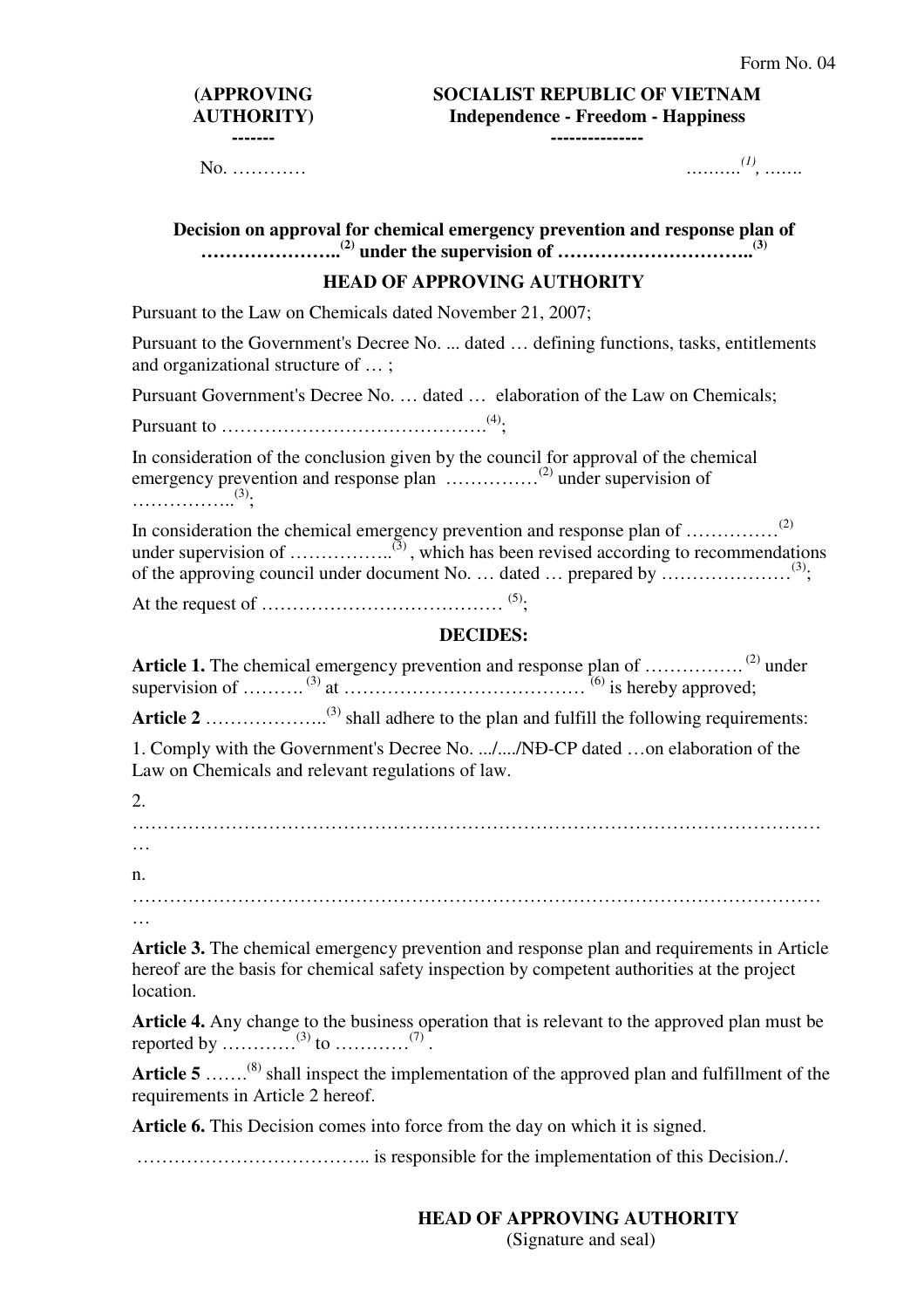### **Notes:**

- (1) Province of the approving authority
- (2) Name of the project/establishment
- (3) Name of the organization or individual responsible for the project/establishment
- (4) Relevant documents
- (5) Head of the approving authority
- $<sup>(6)</sup>$  Location of the project/establishment</sup>
- (7) Receiving and appraising unit
- (8) Supervisory authority of the province in which the project/establishment is located.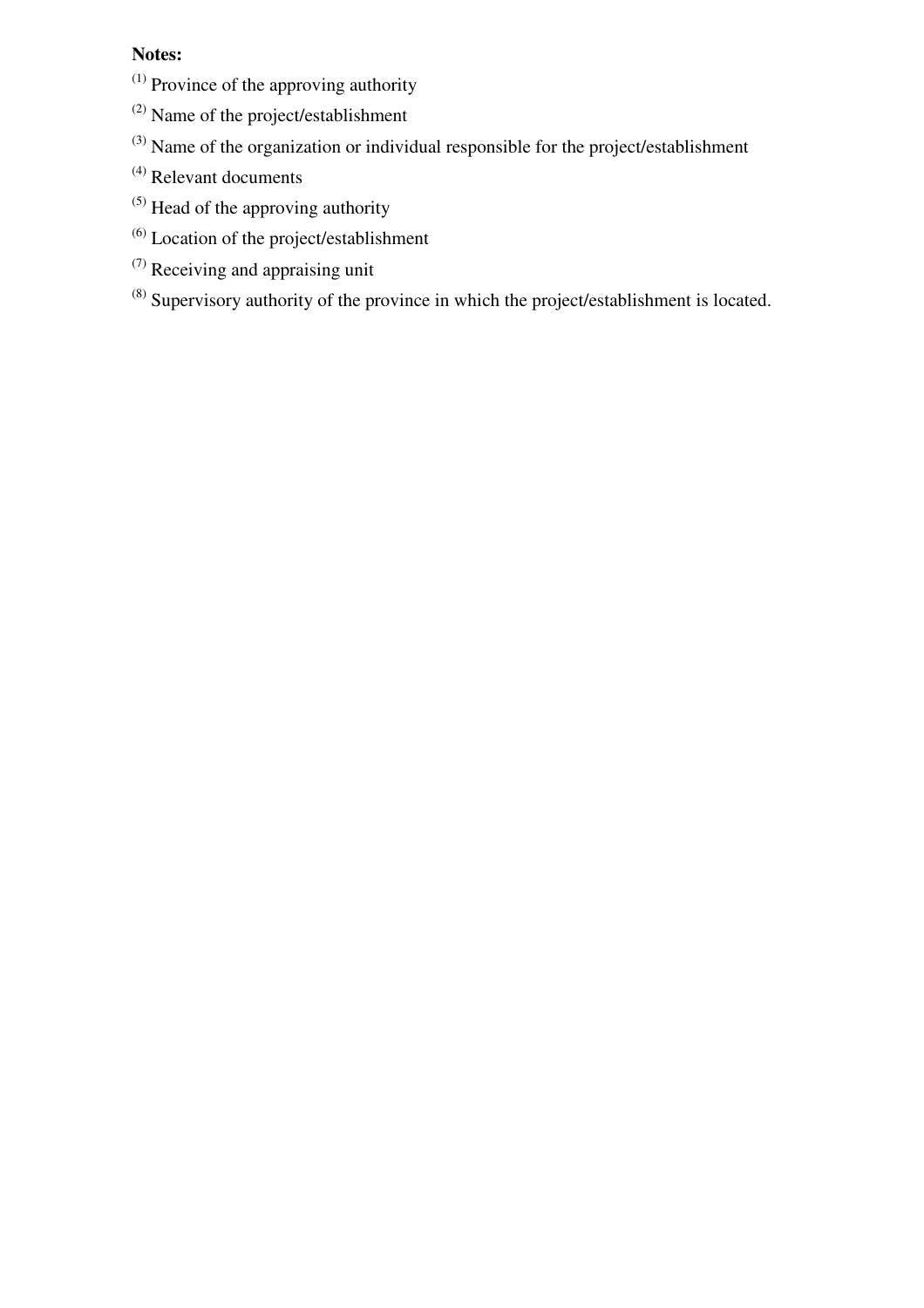| 1. Name:<br>2. Enterprise/cooperative/household business ID number:<br>3. Headquarters address:<br>4. Tel<br>Fax<br>5. Type of<br>business:<br>Producer $\Box$ ;<br>Seller $\Box$ ;<br>User $\Box$ ;<br>Producer $\Box$ ;<br>Seller $\Box$ ;<br>6. Address:<br>User $\Box$ ;<br>7. Checkpoint of import:<br>8. Imported chemicals<br><b>Chemical and composition</b><br>thereof<br><b>HS</b><br>Quantity<br>No Commerci Stat<br>Hazar Purpos Origi<br>cod (kg/tonne/lite<br>$\frac{1}{\text{Center}}$<br>d class<br>al name<br>e<br>e<br>$\mathbf n$<br>Chemic CA<br>$\mathbf{e}$<br>r)<br>al<br>S<br>al name<br>t<br>formula<br>$\mathbf{1}$<br>$\overline{2}$<br>n<br>9. Invoice number:<br><b>Invoice date:</b><br>10. Exporter:<br><b>Nationality:</b><br>11. Attached file of invoice:<br>12. Attached chemical safety file:<br>13. Other<br>information<br>- Representative's<br><b>Position</b><br>name<br>Declarant's name<br>Tel: |  |  |  |  | Declaration of imported chemicals through National Single-window Information Portal |  |  |
|--------------------------------------------------------------------------------------------------------------------------------------------------------------------------------------------------------------------------------------------------------------------------------------------------------------------------------------------------------------------------------------------------------------------------------------------------------------------------------------------------------------------------------------------------------------------------------------------------------------------------------------------------------------------------------------------------------------------------------------------------------------------------------------------------------------------------------------------------------------------------------------------------------------------------------------------|--|--|--|--|-------------------------------------------------------------------------------------|--|--|
|                                                                                                                                                                                                                                                                                                                                                                                                                                                                                                                                                                                                                                                                                                                                                                                                                                                                                                                                            |  |  |  |  |                                                                                     |  |  |
|                                                                                                                                                                                                                                                                                                                                                                                                                                                                                                                                                                                                                                                                                                                                                                                                                                                                                                                                            |  |  |  |  |                                                                                     |  |  |
|                                                                                                                                                                                                                                                                                                                                                                                                                                                                                                                                                                                                                                                                                                                                                                                                                                                                                                                                            |  |  |  |  |                                                                                     |  |  |
|                                                                                                                                                                                                                                                                                                                                                                                                                                                                                                                                                                                                                                                                                                                                                                                                                                                                                                                                            |  |  |  |  |                                                                                     |  |  |
|                                                                                                                                                                                                                                                                                                                                                                                                                                                                                                                                                                                                                                                                                                                                                                                                                                                                                                                                            |  |  |  |  |                                                                                     |  |  |
|                                                                                                                                                                                                                                                                                                                                                                                                                                                                                                                                                                                                                                                                                                                                                                                                                                                                                                                                            |  |  |  |  |                                                                                     |  |  |
|                                                                                                                                                                                                                                                                                                                                                                                                                                                                                                                                                                                                                                                                                                                                                                                                                                                                                                                                            |  |  |  |  |                                                                                     |  |  |
|                                                                                                                                                                                                                                                                                                                                                                                                                                                                                                                                                                                                                                                                                                                                                                                                                                                                                                                                            |  |  |  |  |                                                                                     |  |  |
|                                                                                                                                                                                                                                                                                                                                                                                                                                                                                                                                                                                                                                                                                                                                                                                                                                                                                                                                            |  |  |  |  |                                                                                     |  |  |
|                                                                                                                                                                                                                                                                                                                                                                                                                                                                                                                                                                                                                                                                                                                                                                                                                                                                                                                                            |  |  |  |  |                                                                                     |  |  |
|                                                                                                                                                                                                                                                                                                                                                                                                                                                                                                                                                                                                                                                                                                                                                                                                                                                                                                                                            |  |  |  |  |                                                                                     |  |  |
|                                                                                                                                                                                                                                                                                                                                                                                                                                                                                                                                                                                                                                                                                                                                                                                                                                                                                                                                            |  |  |  |  |                                                                                     |  |  |
|                                                                                                                                                                                                                                                                                                                                                                                                                                                                                                                                                                                                                                                                                                                                                                                                                                                                                                                                            |  |  |  |  |                                                                                     |  |  |
|                                                                                                                                                                                                                                                                                                                                                                                                                                                                                                                                                                                                                                                                                                                                                                                                                                                                                                                                            |  |  |  |  |                                                                                     |  |  |
|                                                                                                                                                                                                                                                                                                                                                                                                                                                                                                                                                                                                                                                                                                                                                                                                                                                                                                                                            |  |  |  |  |                                                                                     |  |  |
|                                                                                                                                                                                                                                                                                                                                                                                                                                                                                                                                                                                                                                                                                                                                                                                                                                                                                                                                            |  |  |  |  |                                                                                     |  |  |
|                                                                                                                                                                                                                                                                                                                                                                                                                                                                                                                                                                                                                                                                                                                                                                                                                                                                                                                                            |  |  |  |  |                                                                                     |  |  |
|                                                                                                                                                                                                                                                                                                                                                                                                                                                                                                                                                                                                                                                                                                                                                                                                                                                                                                                                            |  |  |  |  |                                                                                     |  |  |
|                                                                                                                                                                                                                                                                                                                                                                                                                                                                                                                                                                                                                                                                                                                                                                                                                                                                                                                                            |  |  |  |  |                                                                                     |  |  |
|                                                                                                                                                                                                                                                                                                                                                                                                                                                                                                                                                                                                                                                                                                                                                                                                                                                                                                                                            |  |  |  |  |                                                                                     |  |  |

Form No. 06

### **Automatic response to declaration of imported chemicals submitted through National Single-window Information Portal**

| 1. Name:                                                |                                     |        |  |  |  |  |  |  |
|---------------------------------------------------------|-------------------------------------|--------|--|--|--|--|--|--|
| 2. Enterprise/cooperative/household business ID number: |                                     |        |  |  |  |  |  |  |
| 3. System code:                                         |                                     |        |  |  |  |  |  |  |
| 4. Address:                                             |                                     |        |  |  |  |  |  |  |
| <b>5. Tel</b><br>Fax                                    |                                     |        |  |  |  |  |  |  |
| <b>6. Checkpoint of import:</b>                         |                                     |        |  |  |  |  |  |  |
| 7. Imported chemicals                                   |                                     |        |  |  |  |  |  |  |
| Commercial name<br><b>HS</b> code<br>No.                | <b>Quantity</b><br>(kg/tonne/liter) | Origin |  |  |  |  |  |  |